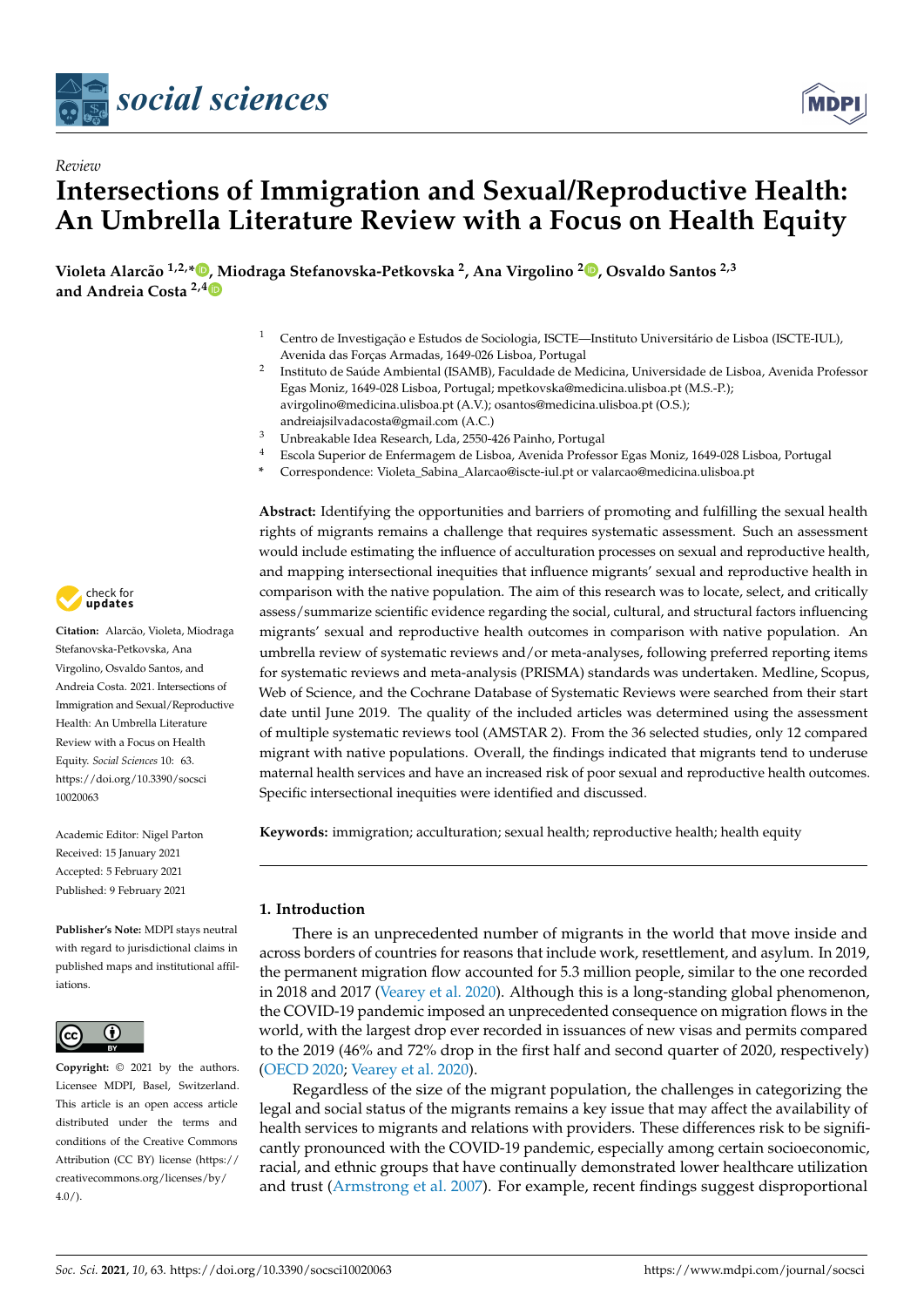mortality among certain minority racial and ethnic groups such as the African-American and Latino populations in the USA [\(Tai et al.](#page-27-1) [2020\)](#page-27-1), as well as Black and South Asian minorities in the UK [\(Williamson et al.](#page-27-2) [2020\)](#page-27-2). Some of the reasons include the living and working conditions that predispose minority groups to worse COVID-19 related outcomes [\(Greenaway et al.](#page-26-1) [2020\)](#page-26-1). Additionally, high COVID-19 related risks exist among migrant populations, such as refuges and asylum-Seekers due to overcrowded living conditions in refugee camps, detention centers, or hostels that are characterized with unsatisfactory conditions for following basic hygiene practices [\(ECDC](#page-25-1) [2020\)](#page-25-1). Although the provision of inclusive healthcare is critical, most countries do not provide migrants access to healthcare due to fear of increased financial burden [\(Bozorgmehr and Razum](#page-25-2) [2015\)](#page-25-2). However, the available research evidence suggests that these fears are unfounded:

- Public health considerations relates to the effect of migration on population health. Poor management of migration can lead to lower utilization of healthcare. The reasons for this are mostly associated with the unresolved legal status of the migrant, poor working conditions, and/or insufficient information, etc. Ultimately, this is reflected on public health, e.g., untreated communicable diseases carry the risk of spread, while undiagnosed and untreated chronic conditions may result in ill health and higher costs. One of the most prominent examples is the natural experiment that resulted from a set of policy changes in Germany in the period 1994–2013. The results indicated that it is less costly to allow refugees and asylum-seekers access to healthcare then to exclude them [\(Bozorgmehr and Razum](#page-25-2) [2015\)](#page-25-2).
- Economic contributions: 17% of doctors and 6% of nurses in the Organisation for Economic Co-operation and Development (OECD) countries have been trained abroad. During the COVID-19 pandemic, migrant workers provided an immense contribution by being on the frontline of the crises, with one in four medical doctors, one in six nurses, and more than 30% of key workforce being migrants [\(OECD](#page-26-0) [2020;](#page-26-0) [Vearey](#page-27-0) [et al.](#page-27-0) [2020\)](#page-27-0). An inclusive health system is critical to sustain the health of workers and supporting their participation in the labor market.
- Social integration and cohesion provides an inclusive healthcare system recognized as one of the policies for social integration of migrants [\(Ledoux et al.](#page-26-2) [2018\)](#page-26-2).

Based on the above-mentioned arguments, it is essential to establish an inclusive migrant healthcare regardless of migratory status. However, the relationship between health and migration remains dynamic and complex. The migrant population is not uniform and neither are their health characteristics/needs. One of the key aspects that should be considered is gender. According to the latest data, the percentage of male migrant workers is higher than their female counterparts (58.4% and 41.6% respectively) [\(Vearey](#page-27-0) [et al.](#page-27-0) [2020\)](#page-27-0). However, regardless of whether women emigrate as wives, partners, or for employment purposes, they tend to face double discrimination—the first being the status of a migrant, and the second being a woman (Llá[cer et al.](#page-26-3) [2007\)](#page-26-3). Additionally, they are faced with increased interconnecting weaknesses related to gender, social, and ethnic status, and are more often victims of physical, psychological, and sexual violence. Furthermore, systematic reviews suggest that these vulnerabilities are especially pronounced among female domestic migrant workers due to poor access to sexual and reproductive health (SRH) services. Reasons for this include a combination of social, cultural, and structural factors that pertain to migrants' SRH. More specifically, social level factors include sociodemographic and migratory factors, such as type of migrant, sex, age, country of origin, destination country, epidemiological characteristics, employment, and economic status [\(Loganathan et al.](#page-26-4) [2020\)](#page-26-4). Cultural level factors remain complex and diverse, including: language; cultural barriers; traditions related to health; fear of discrimination; influence of immediate family members, social circle, and other community members; sustaining self-control to the point that trust in available healthcare is established; being discriminated and/or stigmatized by the healthcare provider; receiving inadequate health services to the needs and vulnerabilities of adolescents and unmarried women [\(Metusela et al.](#page-26-5) [2017\)](#page-26-5). The findings from a study in Australia suggest that the sustaining of migrants' country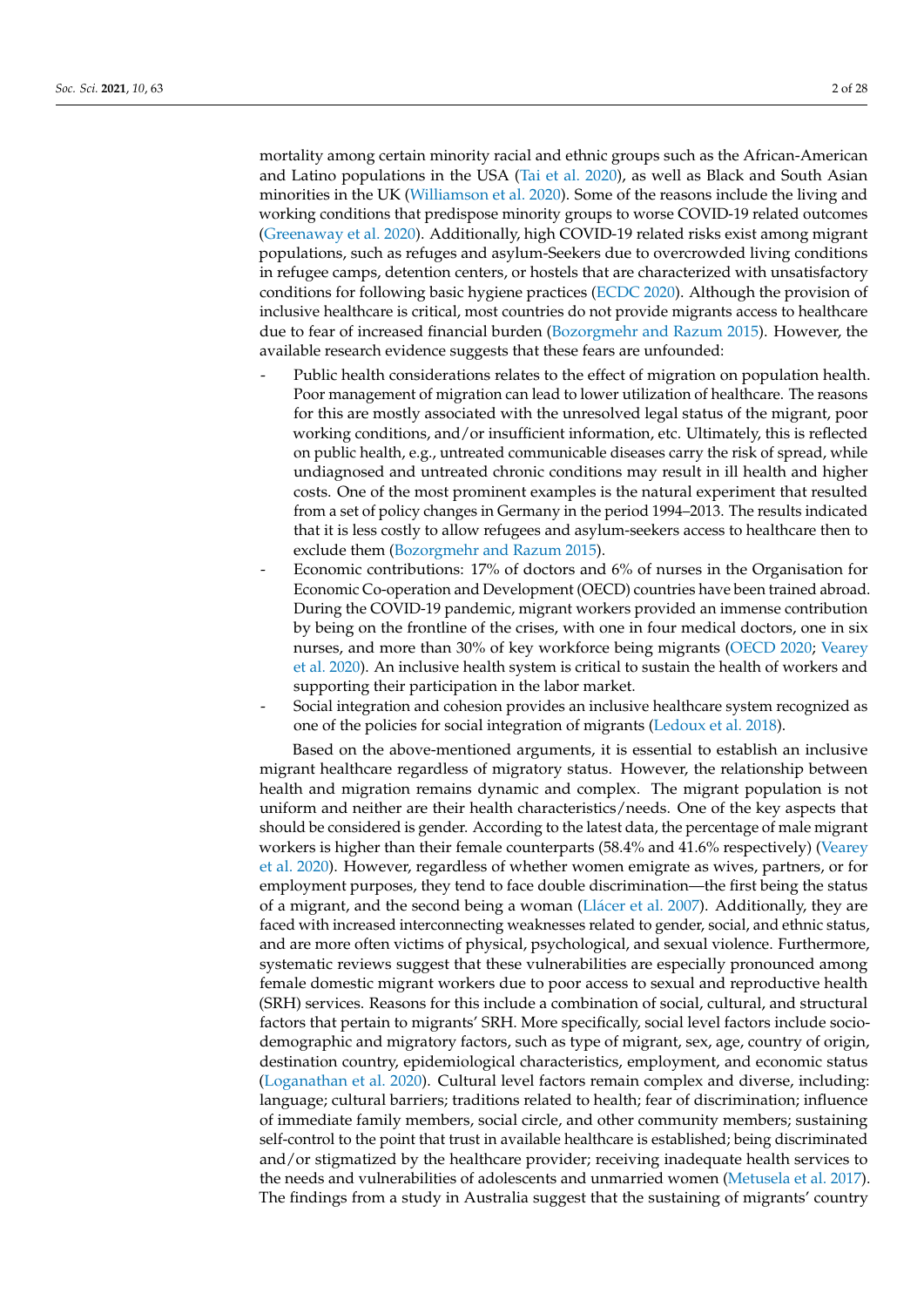of origin cultural norms results in a significant influence on the construct, experience, and understanding of SRH among 1.5 generation migrants who migrated as children or adolescents [\(Dune et al.](#page-25-3) [2017\)](#page-25-3). Finally, the structural level factors are located beyond the individual, culture, and community; however, influence individual existence trough the institutions, movement regulation, systems, and policies [\(Rhodes et al.](#page-27-3) [2006\)](#page-27-3). Such can include the absence of a suitable and imposed legislative framework concerning female migrants; mobility status; extended working hours; migrant discriminatory practices of local authorities, etc. [\(UNFPA](#page-27-4) [2011;](#page-27-4) [Loganathan et al.](#page-26-4) [2020\)](#page-26-4). Furthermore, available information suggests that, with the exception of some ethnic groups, a lack of data on migrants' health needs remains an open issue [\(Thomas and Thomas](#page-27-5) [2004\)](#page-27-5) along with the absence of an internationally standardized approach for monitoring indicators and variables related to the migrants' health. Hence, this results in a multitude of countries not being able to report health statistics or track outcomes on migrant health [\(Tulloch et al.](#page-27-6) [2016\)](#page-27-6).

Therefore, improving access to SRH care for migrants remains a central issue. This is highlighted within Target 3.7 of the Sustainable Development Goals (SDGs). This aims to ensure universal access to SRH services, including for family planning, information and education, and the integration of reproductive health into national strategies and programs by 2030 [\(UNSDSN](#page-27-7) [2020\)](#page-27-7), as well as centrally positioning the provision of SRH services to migrant communities [\(Tulloch et al.](#page-27-6) [2016\)](#page-27-6).

This umbrella systematic review has the objective to locate, select, critically assess, and summarize scientific evidence regarding the social, cultural, and structural factors influencing SRH among migrant and native populations, as well as to identify existing interventions for promoting SRH and gender equality among migrant and native populations.

## **2. Methods**

#### *2.1. Design*

To assimilate the research available on this issue, an umbrella systematic literature review (USLR; i.e., systematic review of systematic reviews) was conducted. This methodological approach is suitable for systematically searching, organizing, and evaluating existing evidence from multiple systematic reviews and/or meta-analyses and allows for a higher-level synthesis of the evidence and a stronger identification of the knowledge gaps and biases [\(Ioannidis](#page-26-6) [2009,](#page-26-6) [2017\)](#page-26-7). As such, USLR can be of importance for the understanding of the needs for intervention to specifically address the multicultural landscape of societies.

The USLR was registered with PROSPERO, the international prospective register for systematic reviews, under the following title: "Intersections of immigration and sexual and reproductive health: an umbrella systematic literature review protocol" (registration number: CRD42019139394).

The review was undertaken in accordance with preferred reporting items for systematic reviews and meta-analysis (PRISMA)-Equity 2012 Extension for systematic reviews with a focus on health equity (PRISMA-E) [\(Welch et al.](#page-27-8) [2012\)](#page-27-8). A PRISMA checklist is included in Additional file: Supplementary Table S1.

### *2.2. Search Strategy*

Given the interdisciplinary nature of the review objective outlined above, the database search included articles in the areas of psychology, public health, social demography, and sociology. An online systematic literature search was performed using the following electronic databases: Medline (via PubMed), Scopus, Web of Science, and the Cochrane Database of Systematic Reviews. All searches were conducted on 12 June 2019 and tailored to each electronic database, as detailed in Additional file: Supplementary Table S2. No publication date and language restrictions were applied in the search and selection criteria.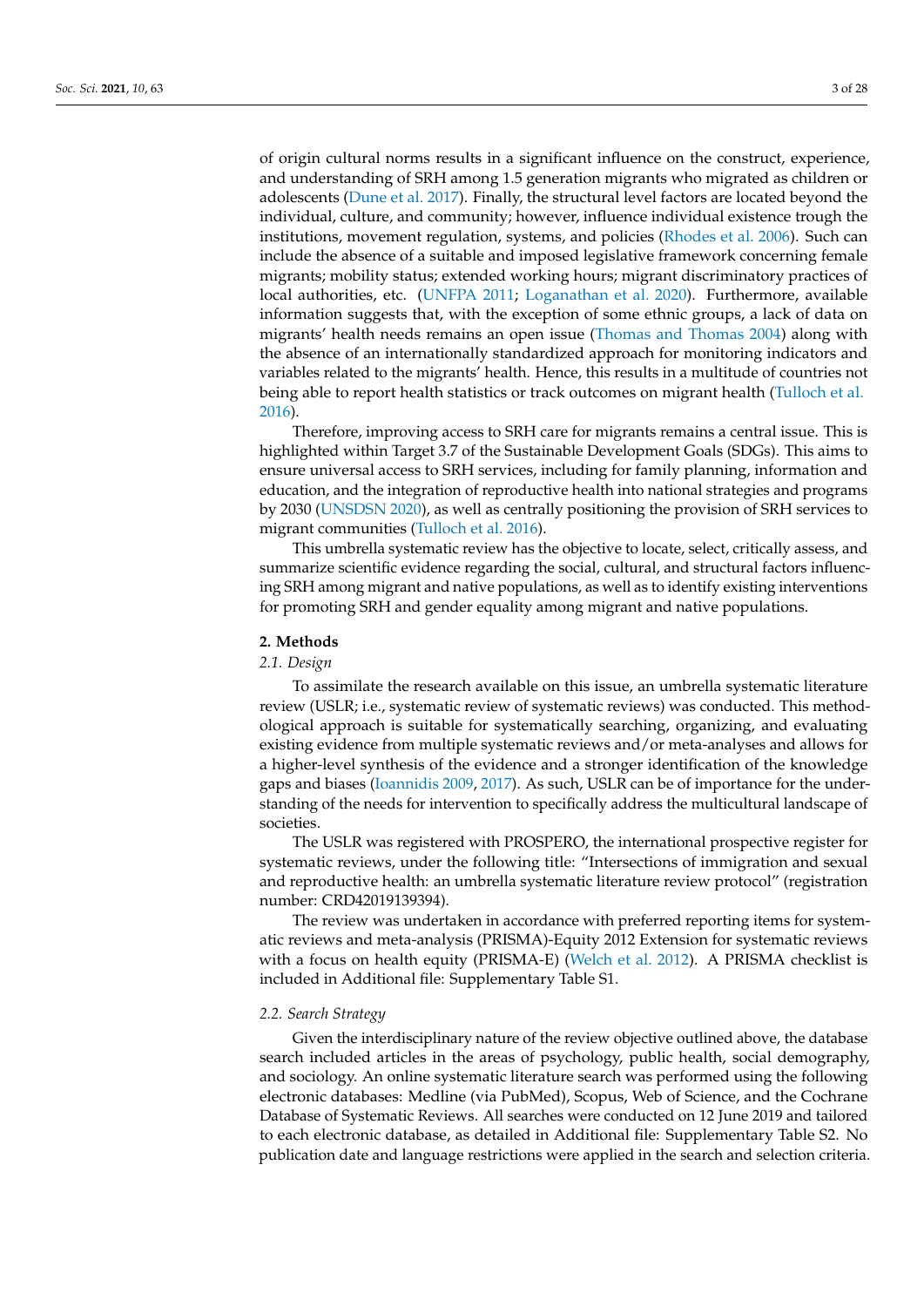# *2.3. Inclusion and Exclusion Criteria*

The SPIDER tool, which stands for sample, phenomenon of interest, design, evaluation, and research type, was used to develop the research question, objectives, and search strategy [\(Cooke et al.](#page-25-4) [2012\)](#page-25-4). The SPIDER parameters were designed to incorporate the specificities of the review's objective (Table [1\)](#page-3-0). Systematic literature reviews and metaanalyses of intervention studies with international migrant and native men and women in reproductive age that reported SRH as the main outcome were eligible for inclusion.

In this review, the UN Migration Agency International Organization for Migration (IOM) definition of migrant ("any person who is moving or has moved across an international border or within a State away from his/her habitual place of residence, regardless of (1) the person's legal status; (2) whether the movement is voluntary or involuntary; (3) what the causes for the movement are; or (4) what the length of the stay is") was followed [\(IOM](#page-26-8) [2019\)](#page-26-8). Articles in which the population of interest was consisted solely of migrants in refugee camps, national migrants, or transient individuals were excluded because the authors intended to better understand the SRH experiences of fully established migrants in a given country. Articles with specific health focus, for instance gestational diabetes or hypertensive disorders of pregnancy, were excluded because the findings were topic-specific and not focused on the pregnant migrant population specificities.

Included papers needed to conform to the two mandatory criteria of the Database of Abstracts of Reviews of Effects (DARE), i.e., (i) a clearly defined review question regarding population, interventions, outcomes, or study designs; (ii) the search strategy of literature review/meta-analysis includes minimum one named database, together with reference checking, hand searching, citation searching, or contact with authors in the field. PRISMA guidelines were followed.

| Sample                 | Men and women in reproductive age (both migrants and natives)                                                                                                                 |
|------------------------|-------------------------------------------------------------------------------------------------------------------------------------------------------------------------------|
| Phenomenon of interest | Social, cultural, and structural factors influencing sexual and<br>reproductive health                                                                                        |
| Design                 | Systematic literature reviews and meta-analyses of any research<br>type. No publication date restrictions. No restrictions on country<br>and location. No language exclusions |
| Evaluation             | Any sexual and reproductive health or health inequity outcomes                                                                                                                |
| Research type          | Systematic literature reviews or meta-analyses                                                                                                                                |

<span id="page-3-0"></span>**Table 1.** Scope of the umbrella systematic literature review (research question, objectives, and search strategy).

#### *2.4. Study Selection and Data Extraction*

Two reviewers independently assessed relevant records, screening titles, and, when needed, abstracts and full texts. A final decision was obtained for each record and potential uncertainties or disagreements were resolved in consultation with a third author. Agreement between reviewers was considered excellent ( $\kappa = 0.84$ ).

Data extraction was conducted by the same three authors who assessed eligibility on a standardized data extraction form following PROGRESS-Plus guidelines, which was developed to identify characteristics that stratify health opportunities and outcomes. The framework PROGRESS-PLUS, which has been used in systematic reviews to inform equity analysis through the conceptualization of disadvantages in data extraction, was used to describe dimensions of social inequities [\(Evans and Brown](#page-25-5) [2003;](#page-25-5) [O'Neill et al.](#page-26-9) [2014\)](#page-26-9). PROGRESS-Plus was developed by the Campbell and Cochrane Equity Methods Group, and is comprised of eight dimensions of factors that can contribute to disadvantages and differences in effects of interventions, namely place of residence (rural/urban/inner city, low- and middle-income countries, race/ethnicity/culture/language, occupation, gender/sex, religion, education, socioeconomic status, and social capital [\(Evans and Brown](#page-25-5) [2003;](#page-25-5) [O'Neill et al.](#page-26-9) [2014\)](#page-26-9). The PLUS extension was then proposed to incorporate other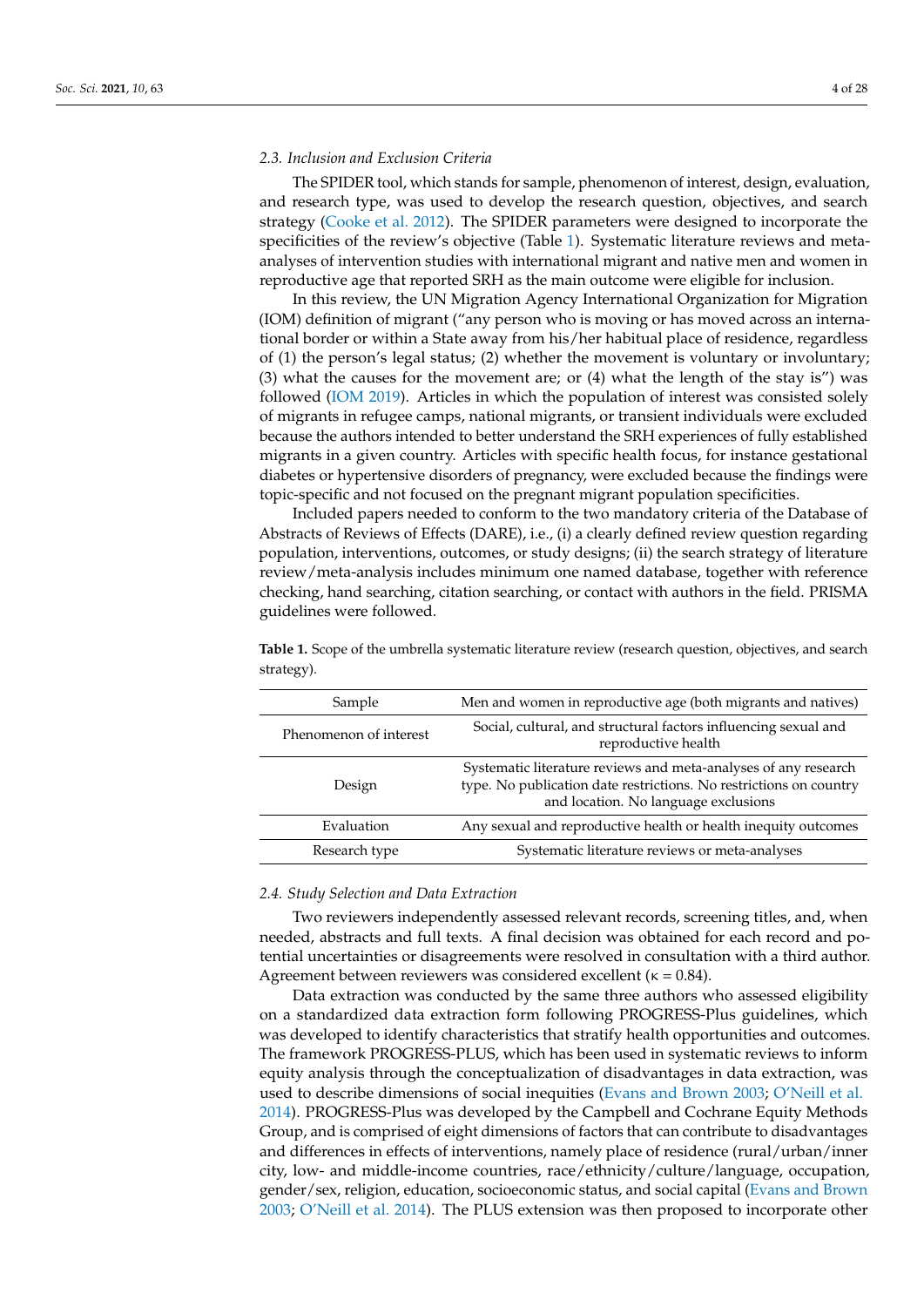factors with possible impact on health equity, i.e., disability, sexual orientation, and age [\(Kavanagh et al.](#page-26-10) [2008\)](#page-26-10).

Only the information from the systematic review (and any relevant Supplementary Materials) was utilized during the process of data extraction; no extraction was conducted of data from the original primary studies. Data extraction comprised information on author and date, type of review, number of individual publications included in the umbrella review, continents of destination, continents of origin, study design, sum of the size of the included samples, review aim, SRH outcomes, determinants/PROGRESS-PLUS, female gender (%), age range or mean years, overall results of the review, overall limitations of the study, and overall recommendations of the study (Additional file: Supplementary Table S4).

## *2.5. Quality Appraisal and Data Synthesis*

The AMSTAR 2 checklist (A MeaSurement Tool to Assess systematic Reviews 2) was used to assess the methodological quality of the included reviews [\(Shea et al.](#page-27-9) [2017\)](#page-27-9). Most of the responses were collected in a "yes"/"no" response scale. However, some of the items include a "partial yes" option. All references were designated in one of the four categories based on their overall rating of weakness in critical domains: critically low, low, moderate, and high (Additional file: Supplementary Table S5).

The systematic reviews were narratively synthesized using a thematic approach focusing on the SRH subareas and on the identification of relevant themes related to identifying social, cultural, and structural factors influencing SRH outcomes, i.e., access to healthcare, biases in the delivery of healthcare, and quality of healthcare.

# **3. Results**

A total of 733 papers were identified from the four databases searched. Once duplicates were removed, 591 articles remained for screening. Of these, 527 were excluded because they were not a systematic review (in accordance with the DARE criteria, did not focus on SRH outcomes, insufficient detail was given regarding outcomes/health inequity data, were not conducted among migrant populations, or were only among children or adolescents). The reasons for exclusion are available in Supplementary Table S3.

In total, 36 systematic reviews were analyzed—28 systematic literature reviews and 8 meta-analyses, reporting on 1712 unique primary studies. The earliest reviews were published in 2009 [\(Bollini et al.](#page-25-6) [2009;](#page-25-6) [Gagnon et al.](#page-25-7) [2009;](#page-25-7) [Gissler et al.](#page-25-8) [2009\)](#page-25-8) and the latest in 2019 [\(Dzomba et al.](#page-25-9) [2019;](#page-25-9) [Ghimire et al.](#page-25-10) [2019;](#page-25-10) [Scamell and Ghumman](#page-27-10) [2019;](#page-27-10) [Turkmani](#page-27-11) [et al.](#page-27-11) [2019\)](#page-27-11).

Using the AMSTAR 2 tool, 9 reviews were considered low quality [\(Urquia et al.](#page-27-12) [2010;](#page-27-12) [Yu](#page-27-13) [2010;](#page-27-13) [Barnes et al.](#page-25-11) [2013;](#page-25-11) [Alhasanat and Giurgescu](#page-24-0) [2017;](#page-24-0) [De Jong et al.](#page-25-12) [2017;](#page-25-12) [Villalonga-Olives et al.](#page-27-14) [2017;](#page-27-14) [Winn et al.](#page-27-15) [2017;](#page-27-15) [Rade et al.](#page-27-16) [2018;](#page-27-16) [Scamell and Ghumman](#page-27-10) [2019\)](#page-27-10), 22 moderate quality [\(Gagnon et al.](#page-25-7) [2009;](#page-25-7) [Gissler et al.](#page-25-8) [2009;](#page-25-8) [Weine and Kashuba](#page-27-17) [2012;](#page-27-17) [Almeida et al.](#page-25-13) [2013;](#page-25-13) [Alvarez-Del Arco et al.](#page-25-14) [2013;](#page-25-14) [Heaman et al.](#page-26-11) [2013;](#page-26-11) [Merry et al.](#page-26-12) [2013;](#page-26-12) [Platt et al.](#page-27-18) [2013;](#page-27-18) [Balaam et al.](#page-25-15) [2013;](#page-25-15) [Nilaweera et al.](#page-26-13) [2014;](#page-26-13) [Higginbottom et al.](#page-26-14) [2015;](#page-26-14) [Maria](#page-26-15) da Conceiçã[o and Figueiredo](#page-26-15) [2015;](#page-26-15) [Blondell et al.](#page-25-16) [2015;](#page-25-16) [Du and Li](#page-25-17) [2015;](#page-25-17) [Fakoya et al.](#page-25-18) [2015;](#page-25-18) [Michalopoulos et al.](#page-26-16) [2016a,](#page-26-16) [2016b;](#page-26-17) [Mukherjee et al.](#page-26-18) [2016;](#page-26-18) [Mengesha et al.](#page-26-19) [2016;](#page-26-19) [Kyung Kim](#page-26-20) [et al.](#page-26-20) [2017;](#page-26-20) [Ivanova et al.](#page-26-21) [2018;](#page-26-21) [Dzomba et al.](#page-25-9) [2019;](#page-25-9) [Ghimire et al.](#page-25-10) [2019\)](#page-25-10), and 5 high quality [\(Bollini et al.](#page-25-6) [2009;](#page-25-6) [Small et al.](#page-27-19) [2014;](#page-27-19) [Anderson et al.](#page-25-19) [2017;](#page-25-19) [Denize et al.](#page-25-20) [2018;](#page-25-20) [Turkmani](#page-27-11) [et al.](#page-27-11) [2019\)](#page-27-11). (Additional file: Supplementary Table S6). Only 12 of the systematic reviews included a comparison between migrant and native populations [\(Bollini et al.](#page-25-6) [2009;](#page-25-6) [Gagnon](#page-25-7) [et al.](#page-25-7) [2009;](#page-25-7) [Gissler et al.](#page-25-8) [2009;](#page-25-8) [Urquia et al.](#page-27-12) [2010;](#page-27-12) [Heaman et al.](#page-26-11) [2013;](#page-26-11) [Merry et al.](#page-26-12) [2013;](#page-26-12) [Platt](#page-27-18) [et al.](#page-27-18) [2013;](#page-27-18) [Small et al.](#page-27-19) [2014;](#page-27-19) [Villalonga-Olives et al.](#page-27-14) [2017;](#page-27-14) [Anderson et al.](#page-25-19) [2017;](#page-25-19) [Denize et al.](#page-25-20) [2018;](#page-25-20) [Dzomba et al.](#page-25-9) [2019\)](#page-25-9), and given the general aim of mapping intersectional inequities influencing migrant's SRH in comparison with native population, the present umbrella review focused on summarizing scientific evidence from those reviews. In accordance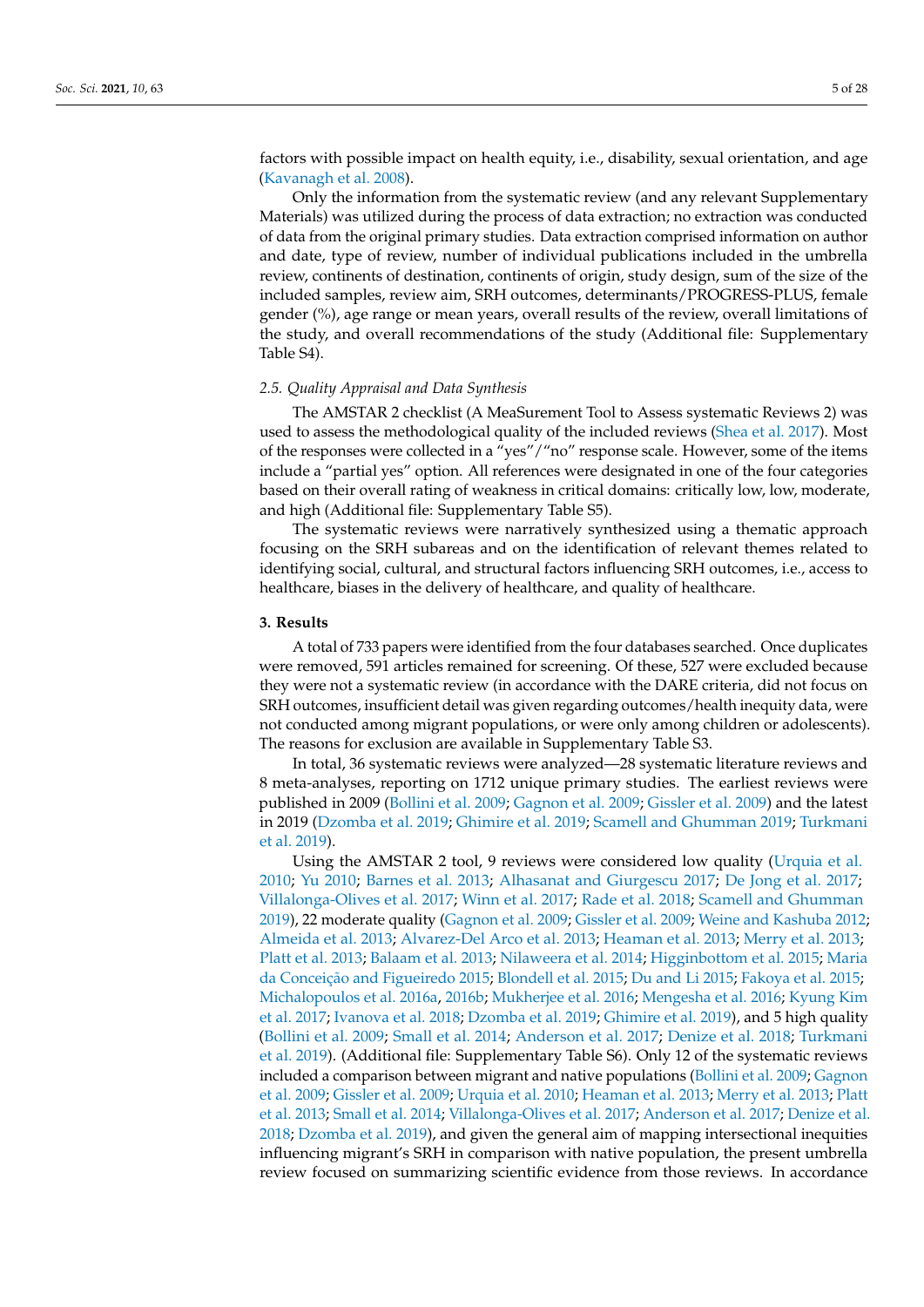with PRISMA guidelines, a flow diagram detailing the number of studies included and excluded at each stage is provided in Figure [1.](#page-5-0)

The first emerging issue was the diversity of both migrant and host populations. The The first emerging issue was the diversity of both migrant and host populations. The overarching term "migrant" covers several subgroups, including asylum-seekers, refugees, overarching term "migrant" covers several subgroups, including asylum-seekers, refugees, undocumented or irregular migrants, and diverse levels of vulnerability to poor health outcomes. This made it more challenging to compare and summarize findings (Table [2\)](#page-9-0).

<span id="page-5-0"></span>

Figure 1. Preferred reporting items for systematic reviews and meta-analysis (PRISMA) flow-chart of study selection procedure.

## *3.1. Who Is Being Studied?*

The review of the literature revealed that the term "migrant" is defined through an inclusivist and residualist approach (Carling 2020). The first refers to the term "migrant" as including all forms of movements. Under this definition, the term migrant would include refugees, asylum-seekers, foreign workers, trafficking victims, trailing spouses, not include people who escape wars or oppression as migrants. The inclusivist definition<br>not include people who escape wars or oppression as migrants. The inclusivist definition the latter of proper categories of the categories of individuals. The latter appro[ac](#page-26-12)h does used to individual the majority of studies [\(Gagnon et al.](#page-25-7) [2009;](#page-25-7) [Heaman et al.](#page-26-11) [2013;](#page-26-11) [Merry et al.](#page-26-12) [2013;](#page-26-12) [Small et al.](#page-27-19) [2014;](#page-27-19) [Anderson et al.](#page-25-19) [2017;](#page-25-19) [Villalonga-Olives et al.](#page-27-14) [2017\)](#page-27-14), while few studies were omissive about it (Bollini et al. 2009; [Urquia et al.](#page-27-12) 2010; Platt et al. [2013;](#page-27-18) [Denize et al.](#page-25-20) [2018;](#page-25-20) [Dzomba et al.](#page-25-9) [2019\)](#page-25-9). international students, and many other categories of individuals. The latter approach does

The majority of the identified reviews included wee only conducted in high-income 2011.11.2, mostry in ivolut micrica, in the Chica countries. Only one systematic literature review (SLR) reported studies with male and countries, mostly in North America, in the United States in particular, followed by European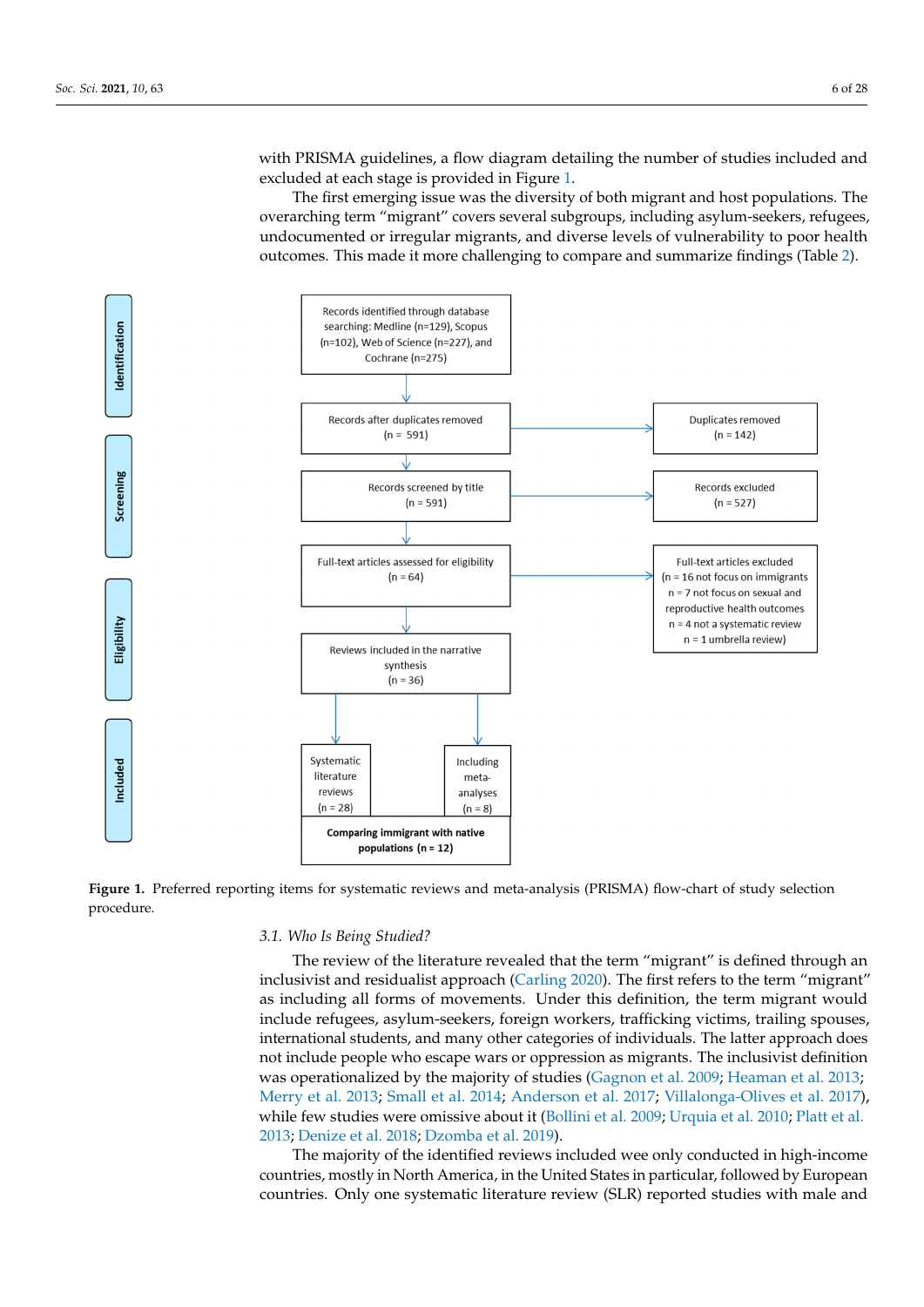female migrants in South Africa and compared them to non-migrants [\(Dzomba et al.](#page-25-9) [2019\)](#page-25-9). In addition, a large proportion of the studies categorize migrant populations by to their ethnic belonging or their country of origin. However, the country of destination was far less present, with certain exceptions [\(Bollini et al.](#page-25-6) [2009;](#page-25-6) [Urquia et al.](#page-27-12) [2010;](#page-27-12) [Platt et al.](#page-27-18) [2013;](#page-27-18) [Villalonga-Olives et al.](#page-27-14) [2017\)](#page-27-14). Regarding gender, from the 12 systematic reviews under analysis, all except one [\(Dzomba et al.](#page-25-9) [2019\)](#page-25-9) included only migrant women.

## *3.2. How Is It Being Studied?*

The majority of the 12 SLR under study used quantitative methods, and six included meta-analysis. One of the SLR used mixed-methods, combining both quantitative and qualitative analyses [\(Small et al.](#page-27-19) [2014\)](#page-27-19). One was a qualitative review [\(Villalonga-Olives](#page-27-14) [et al.](#page-27-14) [2017\)](#page-27-14) and one produced a narrative synthesis [\(Platt et al.](#page-27-18) [2013\)](#page-27-18).

## *3.3. What Is Being Studied?*

Individual SRH is influenced at multiple levels. In order to identify and discuss the range of factors that impact SRH outcomes, separated syntheses were conducted by SRH main area—sexual health or reproductive health, and by social-structural factors. The details of the included systematic literature reviews are provided in Table [3.](#page-16-0)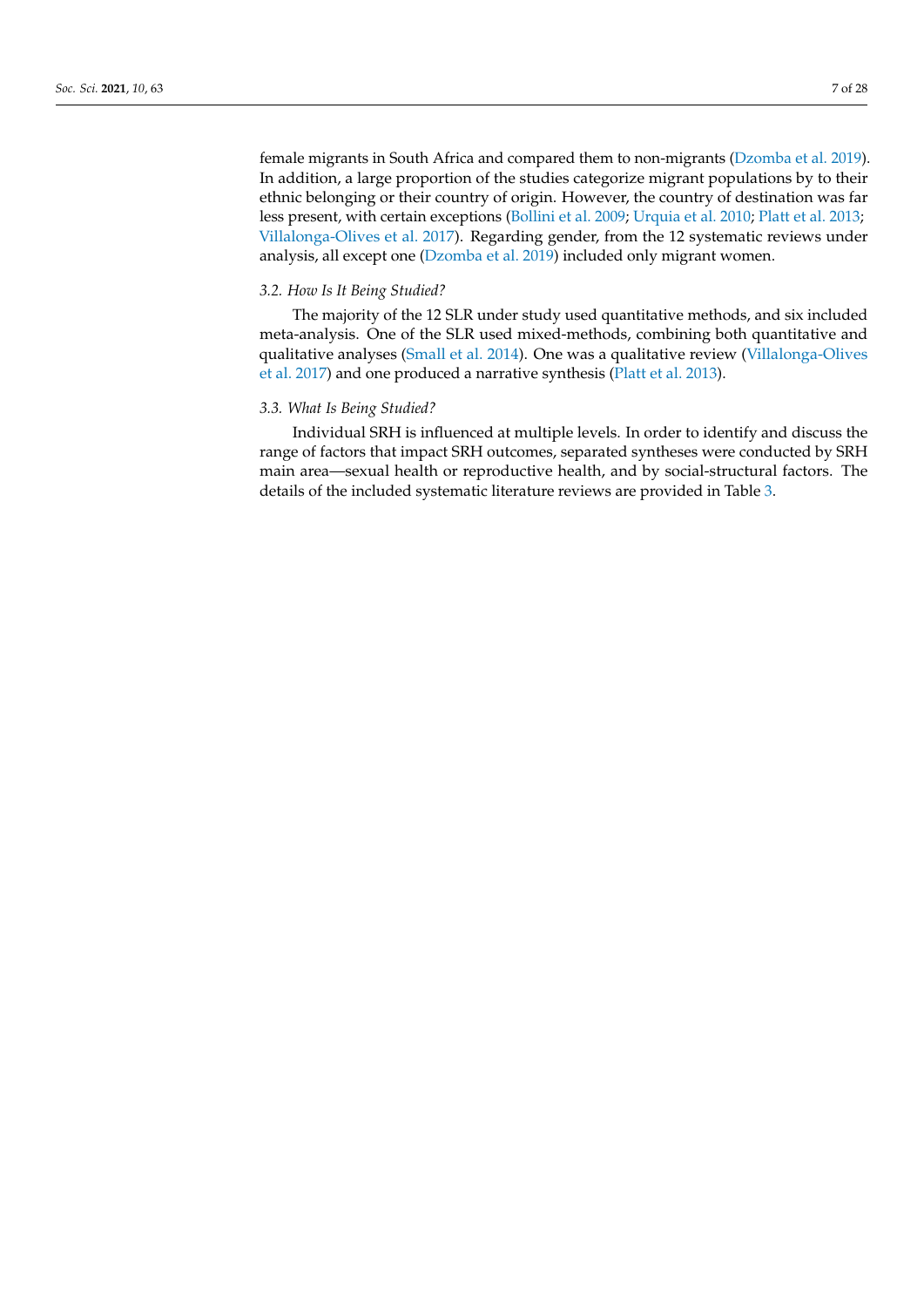| Author, Date            | Number of Individual<br>Papers Included in<br>the Review | Year of<br>Publication<br>(Range) | <b>Continents of</b><br>Destination                                     | <b>Continents of</b><br>Origin | Methods                            | <b>Population Included</b>                                                                           | Search Strategy Conducted in the<br>Paper (Databases and<br><b>Supplementary Searches)</b>                                                                                                                                                                                                                                                                                                                                                   |  |  |
|-------------------------|----------------------------------------------------------|-----------------------------------|-------------------------------------------------------------------------|--------------------------------|------------------------------------|------------------------------------------------------------------------------------------------------|----------------------------------------------------------------------------------------------------------------------------------------------------------------------------------------------------------------------------------------------------------------------------------------------------------------------------------------------------------------------------------------------------------------------------------------------|--|--|
| Anderson<br>et al. 2017 | 53                                                       | 1986-2015                         | North America<br>(United States,<br>Canada), and<br>Australia           | NR                             | Quantitative with<br>meta-analysis | Migrant women<br>(including refugees<br>and asylum-seekers<br>versus non-migrant<br>women            | PsycINFO, CINAHL, EMBASE,<br>MEDLINE, Maternal and Infant Care<br>and Cochrane Register of Controlled<br>Trials (CENTRAL).<br>Supplementary searches: Backward<br>and forward citation tracking of<br>papers included                                                                                                                                                                                                                        |  |  |
| Bollini et al.<br>2009  | 65                                                       | 1966-2004                         | Europe (mostly<br>United Kingdom and<br>France)                         | NR                             | Quantitative                       | Migrant women in<br>European countries<br>versus native women                                        | Medline. Supplementary searches:<br>reference list                                                                                                                                                                                                                                                                                                                                                                                           |  |  |
| Denize et al.<br>2018   | 86                                                       | 1963-2018                         | North America<br>(mostly United<br>States), Europe, Asia,<br>and Africa | $\rm{NR}$                      | Ouantitative with<br>meta-analysis | Pregnant women<br>with different ethnic-<br>ity/nationality/<br>race/language/<br>immigration status | Ovid MEDLINE; EMBASE;<br>Clinicaltrials.gov; Cochrane Central<br>Register of Controlled Trials;<br>CINAHL; PsycINFO; Sociological<br>Abstracts: Literature<br>Latino-Americana e do Caribe em<br>Ciencias da Saude (LILACS), IBECS;<br>and Cuba Medicina (CUMED).<br>Supplementary searches: Canadian<br>Agency for Drugs and Technologies in<br>Health (CADTH's) Grey matters and<br>citations of relevant systematic<br>reviews and trials |  |  |
| Dzomba et al.<br>2019   | 29                                                       | 2000-2017                         | South Africa                                                            | NR                             | Quantitative with<br>meta-analysis | Male and female<br>migrants in South<br>Africa compared to<br>their non-migrant<br>counterparts      | PubMed Central, Sage Publications,<br>Google Scholar, Web of Science, and<br>J-STOR. Supplementary searches:<br>contents of specific journals and citing<br>articles                                                                                                                                                                                                                                                                         |  |  |

|  | Table 2. Systematic literature reviews and meta-analyses characteristics. |
|--|---------------------------------------------------------------------------|
|--|---------------------------------------------------------------------------|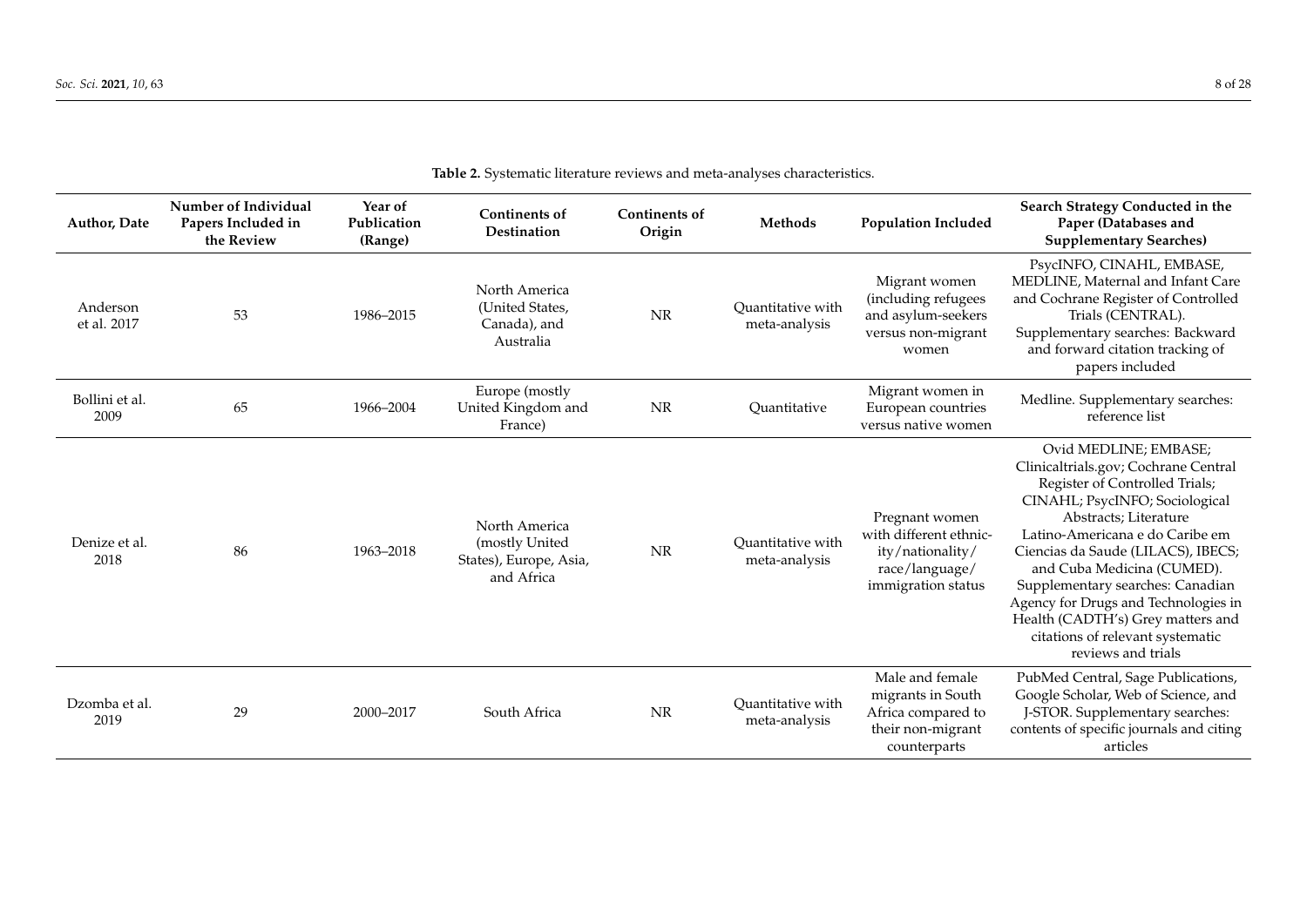| <b>Author, Date</b>    | Number of Individual<br>Papers Included in<br>the Review | Year of<br>Publication<br>(Range) | <b>Continents of</b><br>Destination                                                                                                  | Continents of<br>Origin                                                                                                                                                         | Methods                            | <b>Population Included</b>                                                                             | Search Strategy Conducted in the<br>Paper (Databases and<br><b>Supplementary Searches)</b>                                                                                                                                                                                                     |
|------------------------|----------------------------------------------------------|-----------------------------------|--------------------------------------------------------------------------------------------------------------------------------------|---------------------------------------------------------------------------------------------------------------------------------------------------------------------------------|------------------------------------|--------------------------------------------------------------------------------------------------------|------------------------------------------------------------------------------------------------------------------------------------------------------------------------------------------------------------------------------------------------------------------------------------------------|
| Gagnon et al.<br>2009  | 133                                                      | 1995-2008                         | North America,<br>Europe and Australia                                                                                               | <b>NR</b>                                                                                                                                                                       | Quantitative with<br>meta-analysis | International migrant<br>women versus<br>native-born women<br>of the receiving<br>countries            | Medline, Health Star, Embase, and<br>PsychInfo. Additional searches:<br>reference list                                                                                                                                                                                                         |
| Gissler et al.<br>2009 | 34                                                       | 1983-2002                         | North America<br>(United States) and<br>Europe (Italy,<br>Norway, The<br>Netherlands, Serbia,<br>Croatia, Sweden,<br>Belgium, Spain) | Japan, North<br>Africa, Pacific<br>Islands, Mexico,<br>Suri-<br>nam/Antilles,<br>Republic of Serb<br>Krajina and Serb<br>Republic,<br>Morocco, Turkey,<br>Suriname,<br>Antilles | Quantitative                       | International migrant<br>or refugee women<br>versus native-born<br>women of the<br>receiving countries | Medline, Health Star, Embase, and<br>PsychInfo. Supplementary searches:<br>reference list                                                                                                                                                                                                      |
| Heaman et al.<br>2013  | 29                                                       | 1996-2010                         | North America<br>(mostly United<br>States) and Europe                                                                                | <b>NR</b>                                                                                                                                                                       | Quantitative                       | Women who<br>migrated to Western<br>industrialized<br>countries versus<br>non-migrant women            | Medline, Embase, and PsychInfo.<br>Supplementary searches: an existing<br>database of the Reproductive<br>Outcomes and Migration<br>international research collaboration,<br>known experts, and reference list                                                                                 |
| Merry et al.<br>2013   | 76                                                       | 1956-2010                         | Europe (68%),<br>Australia (11%), the<br>US (11%), Canada<br>$(6%)$ , and Israel $(4%)$                                              | Latin America<br>and Caribbean<br>$(39\%)$ 'origin<br>unspecified'<br>$(11\%)$ , and South<br>Asia $(7%)$                                                                       | Quantitative with<br>meta-analysis | International migrant<br>women versus<br>native-born women<br>of the receiving<br>countries            | Embase, PsycInfo, CINAHL, Medline,<br>Health Star, Sociological Abstracts,<br>Web of Science, Proquest Research<br>Library, Proquest Dissertations and<br>Theses, POPLINE, Global Health, and<br>PAIS. Supplementary searches:<br>reference list, website searches and<br>contact with authors |

**Table 2.** *Cont*.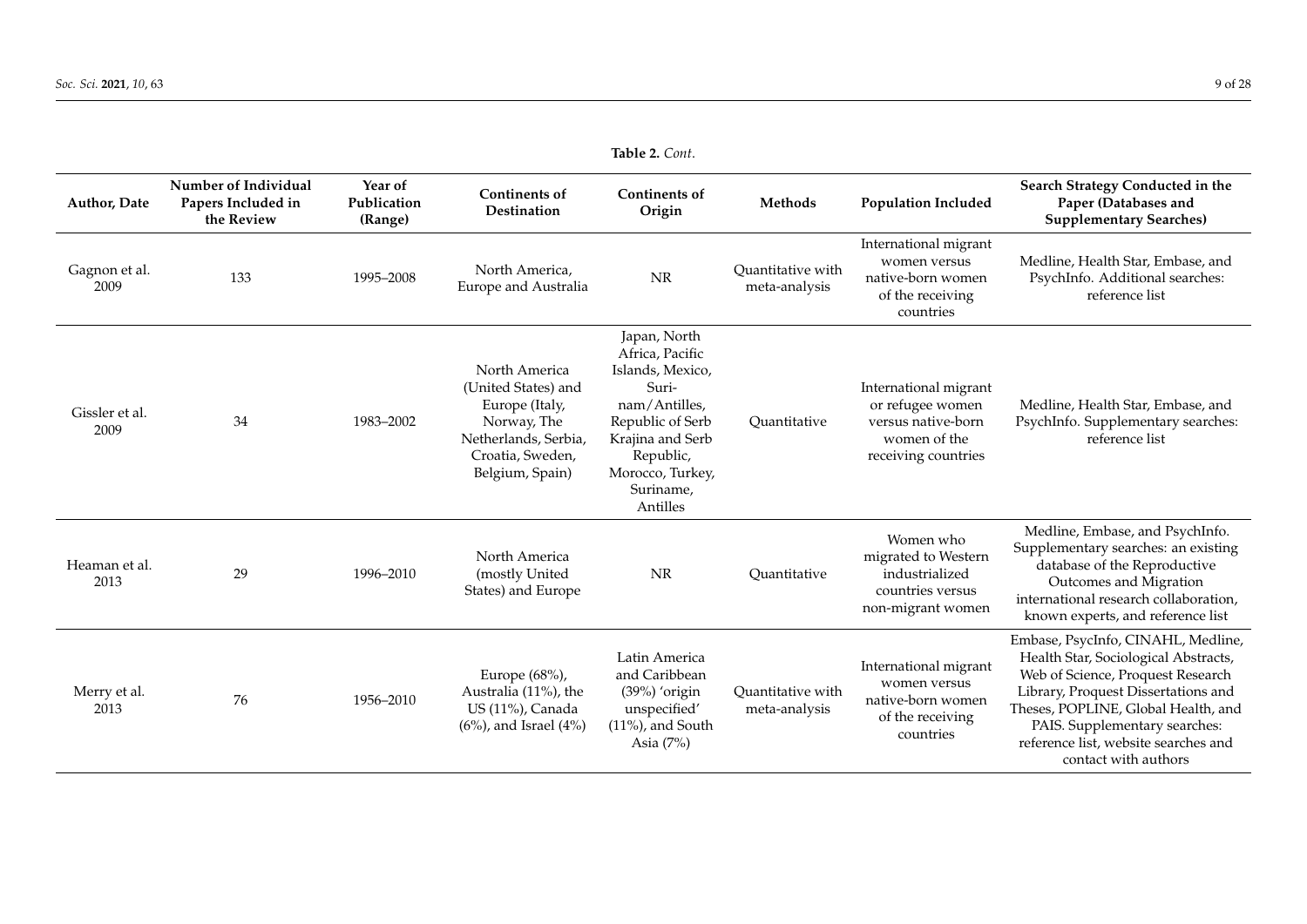<span id="page-9-0"></span>

| <b>Author, Date</b>                  | Number of Individual<br>Papers Included in<br>the Review | Year of<br>Publication<br>(Range) | <b>Continents of</b><br><b>Destination</b>                                                    | <b>Continents of</b><br>Origin        | Methods                            | <b>Population Included</b>                                                                  | Search Strategy Conducted in the<br>Paper (Databases and<br><b>Supplementary Searches)</b>                                                                                                                                                                                                                                                    |
|--------------------------------------|----------------------------------------------------------|-----------------------------------|-----------------------------------------------------------------------------------------------|---------------------------------------|------------------------------------|---------------------------------------------------------------------------------------------|-----------------------------------------------------------------------------------------------------------------------------------------------------------------------------------------------------------------------------------------------------------------------------------------------------------------------------------------------|
| Platt et al.<br>2013                 | 26                                                       | 1985-2009                         | Europe, Australia,<br>Southeast Asia,<br>Sub-Saharan Africa,<br>Central, and South<br>America | Europe, South<br>America, and<br>Asia | Narrative<br>synthesis             | Migrant versus<br>non-migrant female<br>sex workers                                         | Social Science Citation Index, Medline,<br>Embase, Popline, CINAHL, Global<br>Health, African Healthline, Index<br>Medicus for the Eastern European<br>Region, Latin American and<br>Caribbean Centre on Health Sciences<br>Information, Index Medicus of the<br>South-East Asian Region, and Western<br>Pacific Region of the Index Medicus. |
| Small et al.<br>2014                 | 34                                                       | 1990-2012                         | Australia, North<br>America, and Europe                                                       | Asia, America                         | Mixed methods                      | Migrant (or refugee)<br>and non-immigrant<br>women                                          | Medline, CINAHL, Health Star,<br>Embase and PsychInfo.<br>Supplementary searches: undefined<br>sources                                                                                                                                                                                                                                        |
| Urquia et al.<br>2010                | 24                                                       | 1996-2006                         | North America<br>(United States) and<br>Europe                                                | <b>NR</b>                             | Quantitative with<br>meta-analysis | International migrant<br>women versus<br>native-born women<br>of the receiving<br>countries | Medline, Health Star, Embase, and<br>PsychInfo. Supplementary searches:<br>reference list and relevant articles<br>referred to the authors                                                                                                                                                                                                    |
| Villalonga-<br>Olives et al.<br>2017 | 68                                                       | 1964-2011                         | North America<br>(United States) and<br>Europe                                                | NR                                    | Qualitative                        | Migrant women                                                                               | Pubmed and Embase.                                                                                                                                                                                                                                                                                                                            |

**Table 2.** *Cont*.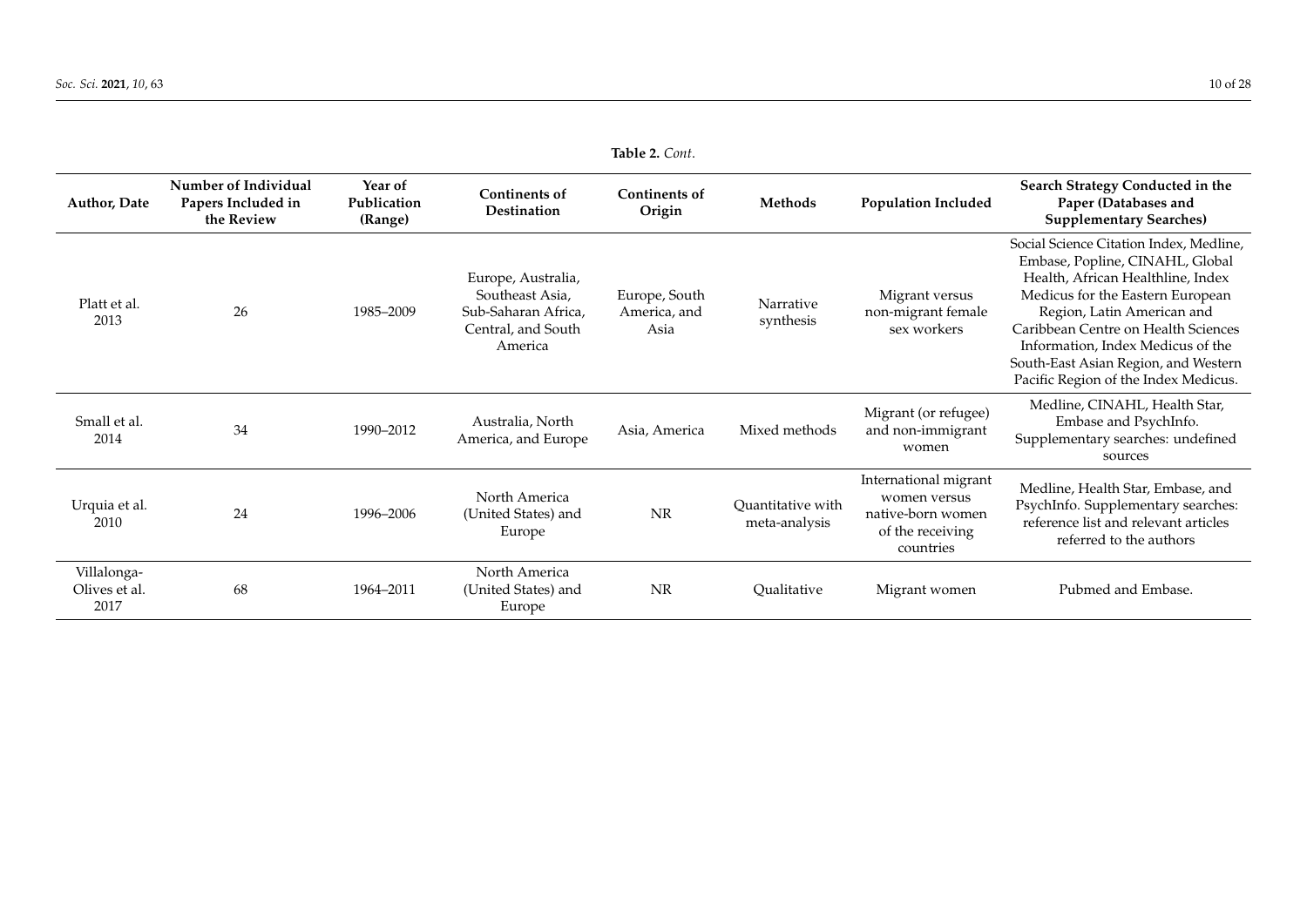| Author, Date<br>(Type of Review) | <b>Review Aim</b>                                                                                                            | <b>SRH Outcomes</b>         |                          | Determinants/<br><b>PROGRESS-PLUS</b>                                                     | <b>Overall Results of the Review</b>                                                                                                                                                                                                                                                                                                                                                                                                                                                                                              | <b>Overall Limitations of</b><br>the Study                                                                                                                                                                                                                               |    | <b>Overall Recommendations of</b><br>the Study                                                                                                                                                                                                                                                                                                                                                      |
|----------------------------------|------------------------------------------------------------------------------------------------------------------------------|-----------------------------|--------------------------|-------------------------------------------------------------------------------------------|-----------------------------------------------------------------------------------------------------------------------------------------------------------------------------------------------------------------------------------------------------------------------------------------------------------------------------------------------------------------------------------------------------------------------------------------------------------------------------------------------------------------------------------|--------------------------------------------------------------------------------------------------------------------------------------------------------------------------------------------------------------------------------------------------------------------------|----|-----------------------------------------------------------------------------------------------------------------------------------------------------------------------------------------------------------------------------------------------------------------------------------------------------------------------------------------------------------------------------------------------------|
| Anderson et al.<br>2017 (MA)     | To evaluate the prevalence<br>and risk of mental disorders<br>in the perinatal period<br>among migrant women                 | Perinatal mental health     | (1)<br>(2)<br>(3)<br>(4) | Ethnicity/language<br>Country of<br>destination<br>Discrimination<br>Socioeconomic status | No evidence for an overall<br>increased risk of antenatal or<br>postnatal depression among<br>migrant women compared to<br>non-migrant women was found.<br>Migrant women in Canada were<br>at increased risk of antenatal and<br>postnatal depression compared to<br>native-born, whereas migrant<br>women in America and Australia<br>were not.                                                                                                                                                                                  | There were no studies<br>conducted in low- and<br>middle-income countries,<br>which reduces<br>generalizability.<br>Only English language<br>papers were included.<br>Lack of high-quality studies,<br>as most studies had risk of<br>selection and measurement<br>bias. | 2. | Future research should look to<br>address other disorders<br>besides depression.<br>Studies should look to reach<br>hard to access groups. The<br>broader social implication is<br>the urgent need to address the<br>stressors that migrant women<br>face, such as discrimination,<br>poverty and social isolation,<br>in a global environment that is<br>increasingly hostile towards<br>migrants. |
| Bollini et al. 2009<br>(SLR)     | To make a synthesis of<br>available evidence on the<br>association between<br>pregnancy outcomes and<br>integration policies | Pregnancy/birth<br>outcomes | (1)<br>(2)               | Socioeconomic<br>conditions<br>Racism                                                     | Migrant women are clearly<br>disadvantaged as compared to<br>native women, their pregnancies<br>ending up significantly more<br>frequently with unfavorable<br>outcomes. In countries where a<br>definite effort to establish strong<br>integration policies has been<br>made, there is a sizeable<br>significant reduction in the gap<br>between native and migrant<br>women. Overall, living in a<br>country with a strong integration<br>policy represented a powerful<br>protective factor for adverse<br>pregnancy outcomes. | Collapsing all migrant<br>groups into a single<br>category of migrants may<br>obscure the differences<br>existing among ethnic<br>groups.                                                                                                                                | 2. | Public action is needed to<br>promote and sustain a societal<br>change towards greater<br>integration and respect of<br>migrant communities.<br>Additional research is<br>necessary to explore<br>mechanisms behind worse<br>pregnancy outcome, and to<br>implement effective<br>interventions aimed at<br>providing support and<br>removing barriers                                               |

**Table 3.** Systematic literature reviews and meta-analyses goals and results.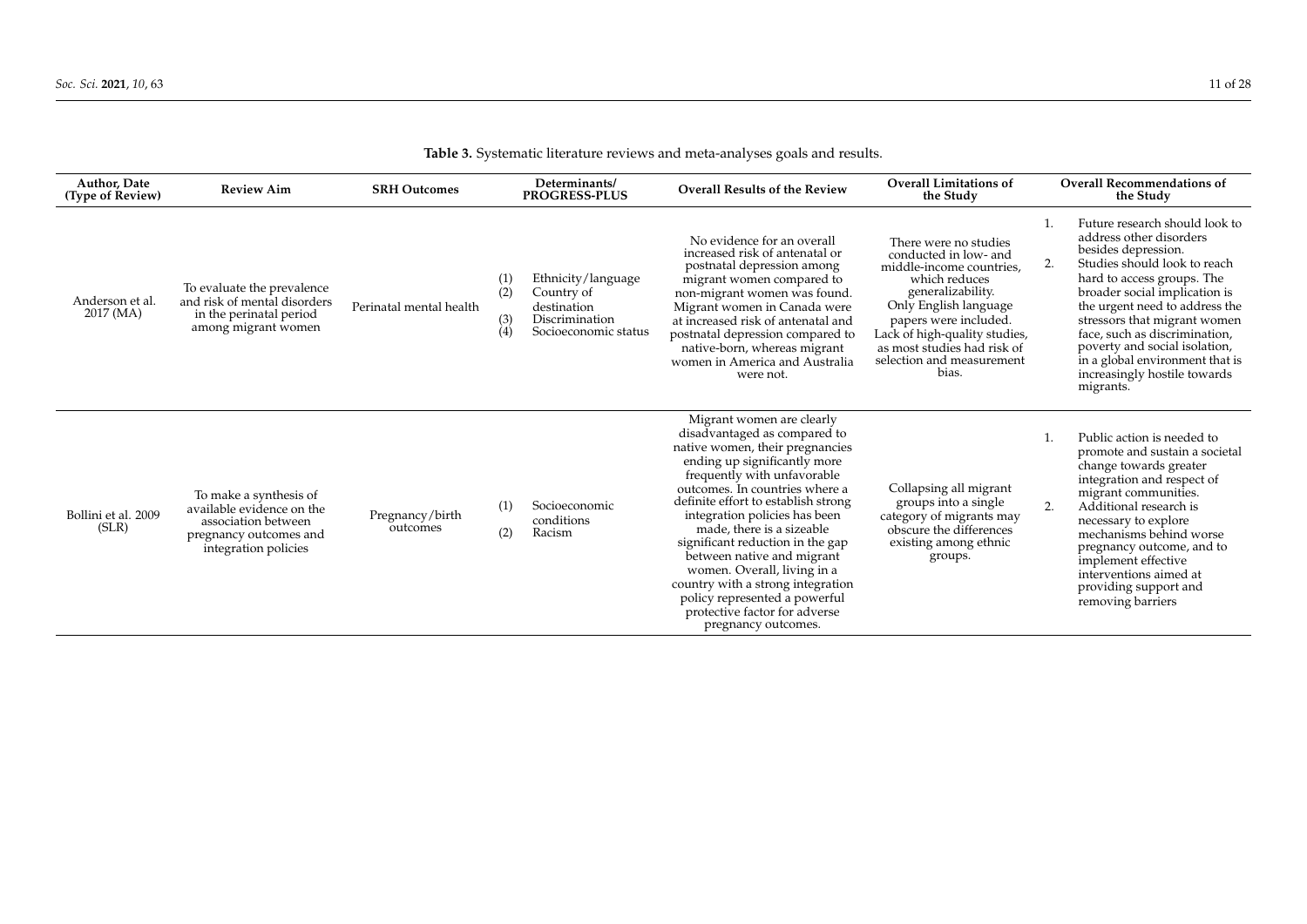|                                         |                                                                                                                                                                                                      |                                                                                                                                                                                                                                                                |                              | rapre $\sigma$ . Com.                                                                                                                                                                         |                                                                                                                                                                                                                                                                                                                                                                                                                                                                                                                                                                                                             |                                                                                                                                                                                                                                                                                                                                                                                                                            |                |                                                                                                                                                                                                                                                                                                                                                                                                                                                                                              |
|-----------------------------------------|------------------------------------------------------------------------------------------------------------------------------------------------------------------------------------------------------|----------------------------------------------------------------------------------------------------------------------------------------------------------------------------------------------------------------------------------------------------------------|------------------------------|-----------------------------------------------------------------------------------------------------------------------------------------------------------------------------------------------|-------------------------------------------------------------------------------------------------------------------------------------------------------------------------------------------------------------------------------------------------------------------------------------------------------------------------------------------------------------------------------------------------------------------------------------------------------------------------------------------------------------------------------------------------------------------------------------------------------------|----------------------------------------------------------------------------------------------------------------------------------------------------------------------------------------------------------------------------------------------------------------------------------------------------------------------------------------------------------------------------------------------------------------------------|----------------|----------------------------------------------------------------------------------------------------------------------------------------------------------------------------------------------------------------------------------------------------------------------------------------------------------------------------------------------------------------------------------------------------------------------------------------------------------------------------------------------|
| <b>Author, Date</b><br>(Type of Review) | <b>Review Aim</b>                                                                                                                                                                                    | <b>SRH Outcomes</b>                                                                                                                                                                                                                                            |                              | Determinants/<br><b>PROGRESS-PLUS</b>                                                                                                                                                         | <b>Overall Results of the Review</b>                                                                                                                                                                                                                                                                                                                                                                                                                                                                                                                                                                        | <b>Overall Limitations of</b><br>the Study                                                                                                                                                                                                                                                                                                                                                                                 |                | <b>Overall Recommendations of</b><br>the Study                                                                                                                                                                                                                                                                                                                                                                                                                                               |
| Denize et al. 2018<br>(MA)              | To systematically review the<br>literature and describe the<br>discrepancies in achieving<br>the 2009 Institute of<br>Medicine (IOM) gestational<br>weight gain (GWG)<br>guidelines across cultures. | (1) Inadequate or<br>excessive GWG, as<br>defined by the $IOM$ ; (2)<br>maternal-fetal health<br>outcomes (such as large-<br>for-gestational-age,<br>macrosomia, gestational<br>diabetes mellitus, and<br>all pregnancy-induced<br>hypertension<br>disorders). | (1)<br>$\binom{2}{3}$        | Culture (ethnic-<br>ity/nationality/<br>race/language/<br>immigration status)<br>Mean/median age<br>Socioeconomic<br>covariates (highest<br>level of education,<br>mean household<br>income). | Most women experienced<br>discordant GWG; this was<br>culturally dependent, wherein<br>minority groups such as black,<br>Hispanic and Asian women are<br>more likely to gain below current<br>recommendations, and Caucasian<br>women to exceed them.<br>Studies among Black women<br>indicated they were at risk of both<br>inadequate and excessive GWG.<br>Less acculturated women (mainly<br>to the US), were at a greater risk of<br>inadequate GWG.                                                                                                                                                   | 87% of the included articles<br>were carried out in North<br>America (especially the US),<br>most of which compared a<br>small number of<br>racial/ethnic groups (Black,<br>White, Hispanic and<br>Asian). The limited literature<br>present on cultural<br>differences in secondary<br>outcomes did not provide<br>clear trends of which<br>groups are more at risk of<br>pregnancy-related<br>complications than others. | 1.<br>2.<br>3. | Culturally diverse GWG<br>guidelines are needed to<br>individualize antenatal care<br>and promote optimal<br>maternal-fetal health<br>outcomes across cultural<br>groups.<br>Future research should place a<br>special focus on acculturation<br>due to the increasing<br>migration and cultural<br>globalization.<br>To achieve optimal GWG,<br>individual needs must be<br>evaluated when discussing<br>prenatal behaviors.                                                                |
| Dzomba et al.<br>$2019$ (MA)            | To understand the role of<br>migration in HIV risk<br>acquisition and sexual<br>behavior                                                                                                             | Risk of HIV acquisition;<br>unprotected sexual<br>intercourse; sex work                                                                                                                                                                                        | (1)<br>$\overline{2}$<br>(3) | Migration<br>Socioeconomic<br>Gender                                                                                                                                                          | Mobility is highly associated with<br>increased prevalence of HIV risk<br>behaviors and confers up to 69%<br>increase in the risk of HIV<br>acquisition. Studies included in<br>this review documented increased<br>multiple sexual partnering,<br>unprotected sexual intercourse,<br>visiting sex workers and engaging<br>in sex work in migrants compared<br>to non-migrants. Escalation of this<br>sexual behaviour and risk of HIV<br>acquisition among migrants in<br>comparison to non-migrants calls<br>for increased reliance on the<br>targeted and best-combination<br>HIV prevention strategies. | Several the existing studies<br>examining multiple<br>partnering did not collect<br>data on the characteristics<br>of the sexual partnerships,<br>such as the length of<br>overlaps between and the<br>type of sexual partners. This<br>information is particularly<br>important in determining<br>transmission during<br>concurrent partnerships                                                                          | 1.<br>2.<br>3. | More cohort studies on<br>migrant HIV risk to rigorously<br>estimate the effect of mobility<br>on new infections are needed.<br>The implications of this study<br>include monitoring and<br>tracking key trends of the<br>epidemic in migrants to<br>evaluate country level success<br>towards the UNAIDS's focus<br>on optimizing the reduction<br>of new HIV infections.<br>Effective combination HIV<br>prevention strategies that<br>target migrant populations<br>are urgently required |

**Table 3.** *Cont*.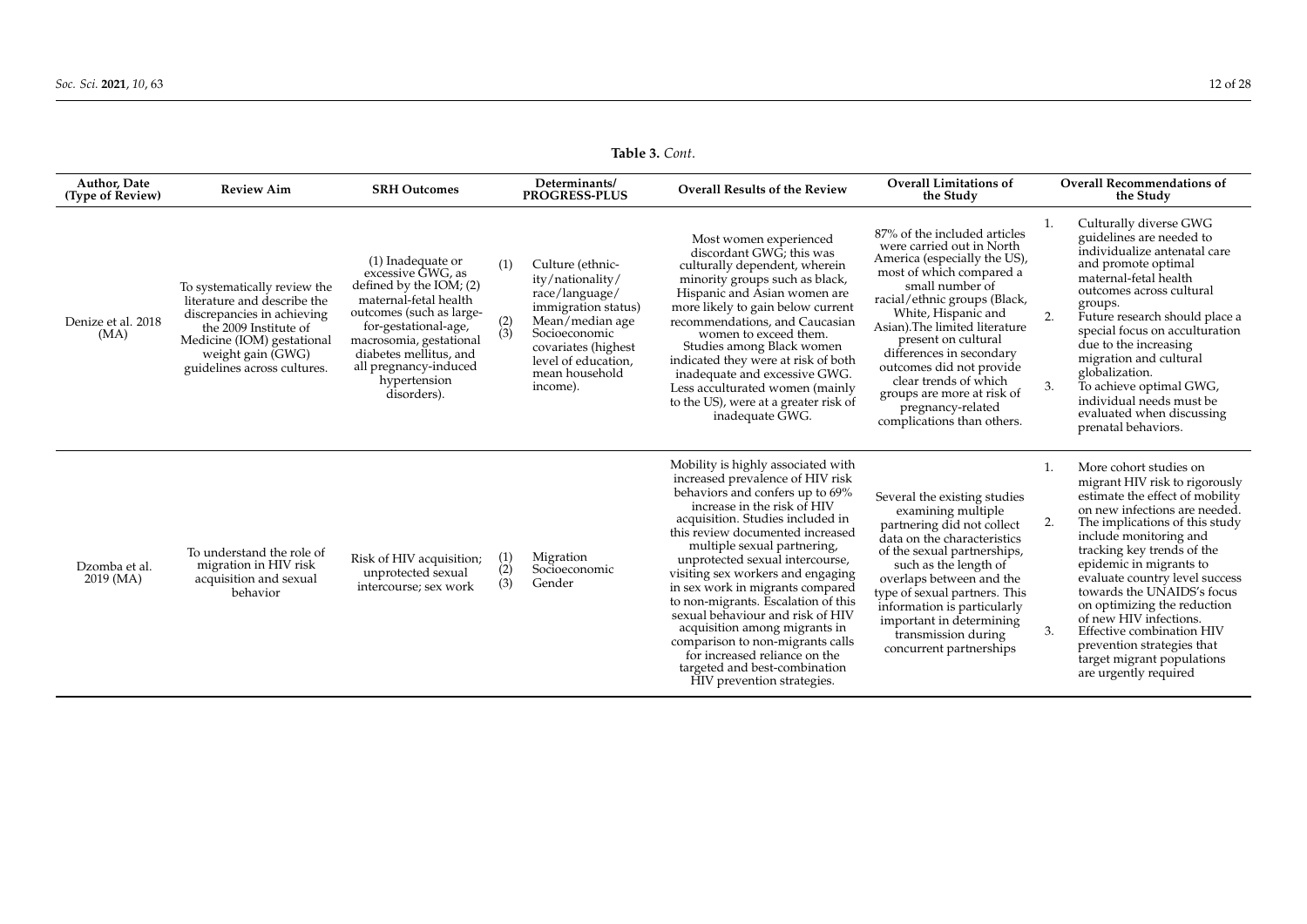| <b>Author, Date</b><br>(Type of Review) | <b>Review Aim</b>                                                                                                                                                                                                                                                                           | <b>SRH Outcomes</b>                                                                                                                                                                                                                                                                                         |                                                       | Determinants/<br><b>PROGRESS-PLUS</b>                                                                                           | <b>Overall Results of the Review</b>                                                                                                                                                                                                                                                                                                                                                                                                                                     | <b>Overall Limitations of</b><br>the Study                                                                                                                                                                                                                                                                                                                                                                                                               |          | <b>Overall Recommendations of</b><br>the Study                                                                                                                                                                                                                                                                                                                                                                                                                                                                                 |
|-----------------------------------------|---------------------------------------------------------------------------------------------------------------------------------------------------------------------------------------------------------------------------------------------------------------------------------------------|-------------------------------------------------------------------------------------------------------------------------------------------------------------------------------------------------------------------------------------------------------------------------------------------------------------|-------------------------------------------------------|---------------------------------------------------------------------------------------------------------------------------------|--------------------------------------------------------------------------------------------------------------------------------------------------------------------------------------------------------------------------------------------------------------------------------------------------------------------------------------------------------------------------------------------------------------------------------------------------------------------------|----------------------------------------------------------------------------------------------------------------------------------------------------------------------------------------------------------------------------------------------------------------------------------------------------------------------------------------------------------------------------------------------------------------------------------------------------------|----------|--------------------------------------------------------------------------------------------------------------------------------------------------------------------------------------------------------------------------------------------------------------------------------------------------------------------------------------------------------------------------------------------------------------------------------------------------------------------------------------------------------------------------------|
| Gagnon et al.<br>2009 (MA)              | To understand why migrant<br>women have poorer<br>perinatal health outcomes<br>than receiving country<br>women                                                                                                                                                                              | Perinatal health<br>outcomes (preterm<br>birth, low birthweight<br>and health-promoting<br>behavior)                                                                                                                                                                                                        |                                                       | (1) Place of origin                                                                                                             | Being a migrant was not a<br>consistent marker of risk of poorer<br>perinatal health outcomes;<br>migrants did as well as or better<br>than host-county women for all<br>outcomes in a large proportion of<br>studies. However, Asian, North-,<br>and other-African migrants were<br>at greater perinatal health risk<br>than their receiving-country<br>counterparts in the small number<br>of studies that could be included<br>in meta-analyses for each<br>subgroup. | Insufficient data to do a<br>meta-analysis by receiving<br>country. Despite the large<br>number of studies of<br>migration and perinatal<br>health, only limited data<br>were available to shed light<br>on why certain groups of<br>migrants were at higher<br>risk. There is an absence of<br>data on other key notions<br>correlated with migration,<br>such as language ability,<br>length of time in receiving<br>country or immigration<br>status. | 1.<br>2. | Future analyses should refine<br>the approach based on<br>country of origin in order to<br>clarify the appropriate unit of<br>analysis (e.g., region, country)<br>and to shed light on the<br>reasons that migration can<br>result in poor perinatal health<br>for some groups.<br>This review found differences<br>according to health outcome,<br>with more negative effects for<br>fetal, neonatal or infant deaths<br>overall than for preterm birth<br>or low birth weight, yielding a<br>hypothesis for future research. |
| Gissler et al. 2009<br>(SLR)            | To determine<br>$(1)$ if migrants in western<br>industrialized countries<br>have higher risks of<br>stillbirth, neonatal mortality,<br>or infant mortality, (2) if<br>there are migrant<br>sub-groups at potentially<br>higher risk,<br>and (3) explanations for risk<br>differences found. | Feto-infant mortality<br>including stillbirths,<br>early neonatal deaths (a<br>death occurring 0-6<br>days after birth),<br>perinatal deaths<br>(stillbirths and early<br>neonatal deaths),<br>neonatal deaths (a<br>death occurring 0-27<br>days) and infant deaths<br>(a death occurring<br>$0-364$ days) | $\binom{1}{2}$<br>(3)<br>$\binom{4}{5}$<br>(6)<br>(7) | Country of origin<br>Destination country<br>Maternal age<br>Marital status<br>Insurance type<br>Cohabitating<br>Social security | Mortality risk among migrant<br>babies born is not consistently<br>higher, but appears to be greatest<br>among refugees, non-European<br>migrants to Europe, and<br>foreign-born blacks in the US.                                                                                                                                                                                                                                                                       | Limitations in the available<br>data on potentially<br>important risk factors.                                                                                                                                                                                                                                                                                                                                                                           | 2.       | It is essential to have more<br>information on the type of<br>migration in order to be able<br>to identify the potentially<br>high-risk groups, such as<br>refugees.<br>No mortality studies<br>analyzing the reason(s) for<br>migration were found.                                                                                                                                                                                                                                                                           |

**Table 3.** *Cont*.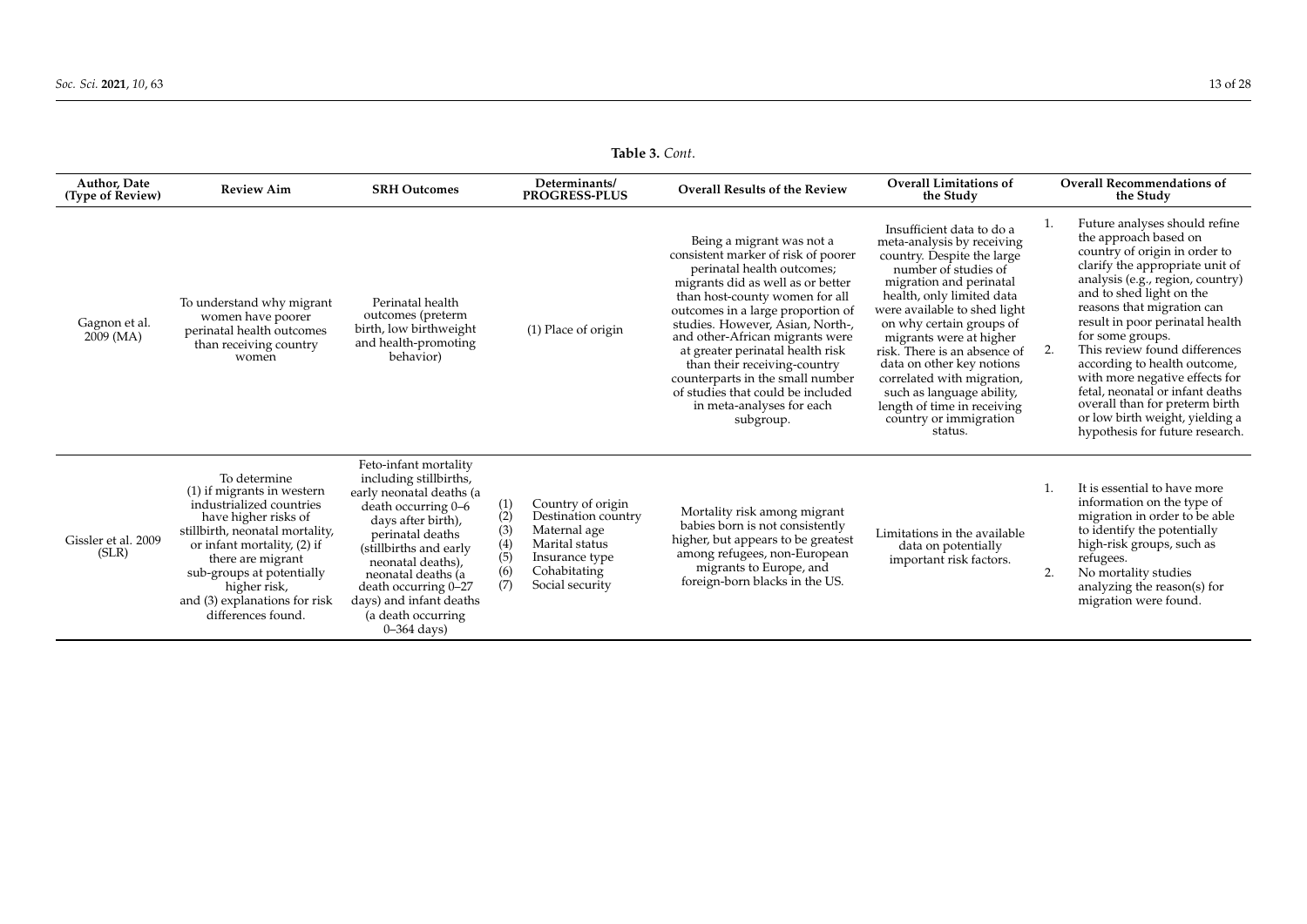|                                         | <b>Table 5.</b> Cont.                                                                                                                                                           |                                                                                     |                       |                                                                               |                                                                                                                                                                                                                                                                                                                                                    |                                                                                                                                                                                                                                                                                                                                                                                                                                                            |                                                |                                                                                                                                                                                                                                                                                                                                                                                                                                                                                                                                                                                                                                                                                         |  |  |  |  |
|-----------------------------------------|---------------------------------------------------------------------------------------------------------------------------------------------------------------------------------|-------------------------------------------------------------------------------------|-----------------------|-------------------------------------------------------------------------------|----------------------------------------------------------------------------------------------------------------------------------------------------------------------------------------------------------------------------------------------------------------------------------------------------------------------------------------------------|------------------------------------------------------------------------------------------------------------------------------------------------------------------------------------------------------------------------------------------------------------------------------------------------------------------------------------------------------------------------------------------------------------------------------------------------------------|------------------------------------------------|-----------------------------------------------------------------------------------------------------------------------------------------------------------------------------------------------------------------------------------------------------------------------------------------------------------------------------------------------------------------------------------------------------------------------------------------------------------------------------------------------------------------------------------------------------------------------------------------------------------------------------------------------------------------------------------------|--|--|--|--|
| <b>Author, Date</b><br>(Type of Review) | <b>Review Aim</b>                                                                                                                                                               | <b>SRH Outcomes</b>                                                                 |                       | Determinants/<br><b>Overall Results of the Review</b><br><b>PROGRESS-PLUS</b> |                                                                                                                                                                                                                                                                                                                                                    | <b>Overall Limitations of</b><br>the Study                                                                                                                                                                                                                                                                                                                                                                                                                 | <b>Overall Recommendations of</b><br>the Study |                                                                                                                                                                                                                                                                                                                                                                                                                                                                                                                                                                                                                                                                                         |  |  |  |  |
| Heaman et al.<br>2013 (SLR)             | To determine whether<br>migrant women in Western<br>industrialized countries<br>have higher odds of<br>inadequate prenatal care<br>(PNC) compared to<br>receiving-country women | Prenatal care access;<br>health disparities<br>between migrants and<br>non-migrants | $\binom{1}{2}$<br>(3) | Language/ethnicity<br>Age<br>Education                                        | Migrant women were more likely<br>to receive inadequate PNC than<br>receiving-country women. The<br>odds of inadequate PNC were<br>greater among migrant women<br>younger than 20 years,<br>multiparous, single, with poor or<br>fair language proficiency, less than<br>5 years of education, unplanned<br>pregnancy, and no health<br>insurance. | Most included studies (70%)<br>were from the US. A<br>consistent definition of<br>inadequate PNC was<br>missing. Another limitation<br>was the comparison groups<br>used in the included studies:<br>most US studies used white<br>receiving-country-born<br>women as the comparison<br>group, while the European<br>studies usually used all<br>country-born women. In<br>addition, studies did not<br>control consistently for<br>potential confounders. | 2.<br>3.<br>4.                                 | To increase the use of PNC by<br>migrant women and to ensure<br>early access to care actions are<br>needed.<br>Further investigations needs<br>to be done on the availability,<br>accessibility, acceptability, and<br>quality of PNC for migrant<br>women and the impact of<br>these factors on PNC use.<br>Variations in the utilization of<br>PNC among migrant<br>sub-groups, defined according<br>to their race/ethnicity and<br>world region of origin, and<br>disparities in PNC access by<br>host country, requires further<br>investigation.<br>Additional studies should<br>also explore the association<br>between birth outcomes and<br>inadequate PNC in migrant<br>women. |  |  |  |  |

**Table 3.** *Cont*.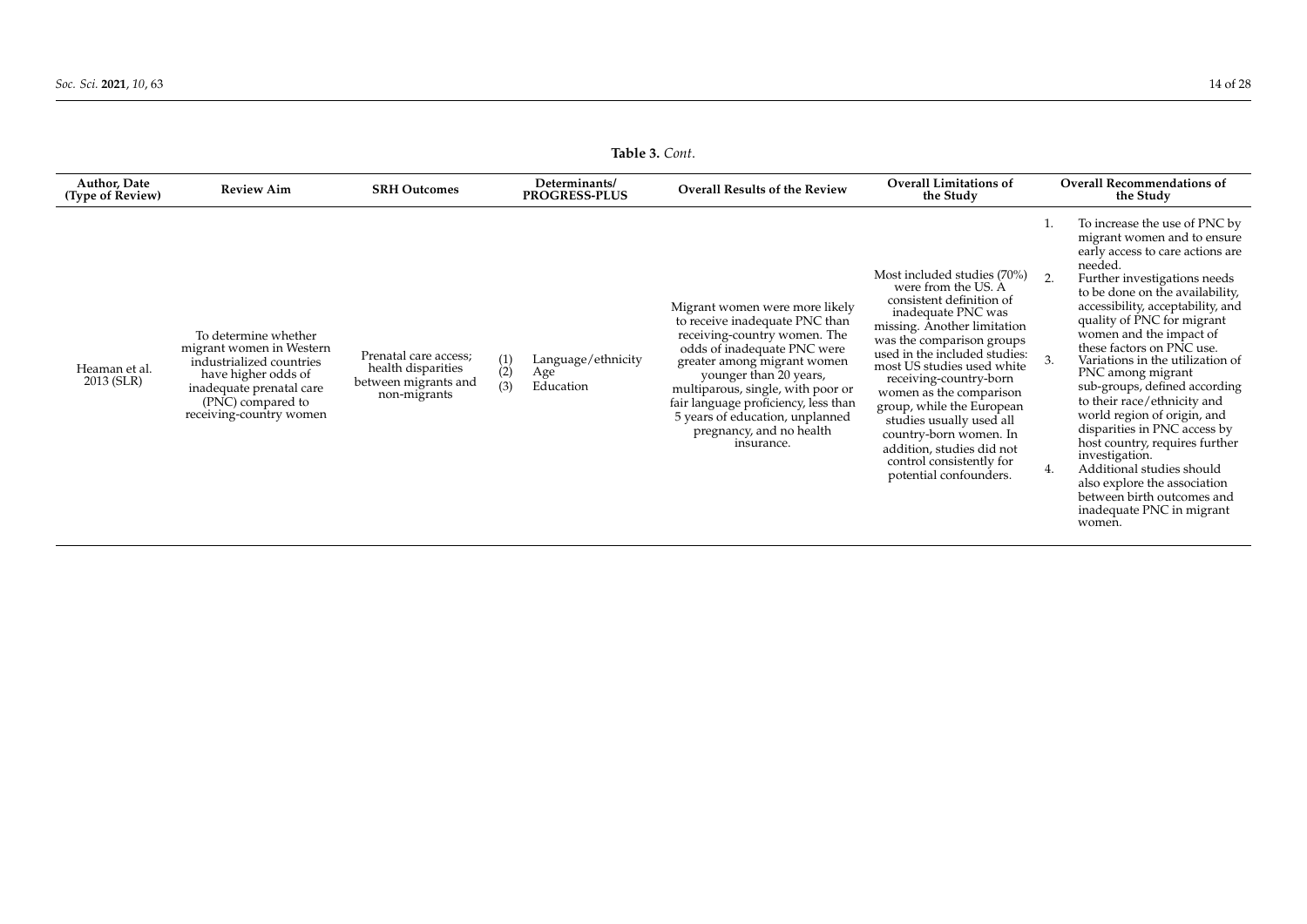**Table 3.** *Cont*.

| <b>Author, Date</b><br>(Type of Review) | <b>Review Aim</b>                                                                                                                                                                                             | <b>SRH Outcomes</b>                                                                                                                                                                                                                                                                                                       |                       | Determinants/<br><b>PROGRESS-PLUS</b>        | <b>Overall Results of the Review</b>                                                                                                                                                                                                                                                                                                                                                                                                                                                                                                                                                                                 | <b>Overall Limitations of</b><br>the Study                                                                                                                                                                                                                                                                                                                                                                                                                                                                      |          | <b>Overall Recommendations of</b><br>the Study                                                                                                                                                                                                                                                     |
|-----------------------------------------|---------------------------------------------------------------------------------------------------------------------------------------------------------------------------------------------------------------|---------------------------------------------------------------------------------------------------------------------------------------------------------------------------------------------------------------------------------------------------------------------------------------------------------------------------|-----------------------|----------------------------------------------|----------------------------------------------------------------------------------------------------------------------------------------------------------------------------------------------------------------------------------------------------------------------------------------------------------------------------------------------------------------------------------------------------------------------------------------------------------------------------------------------------------------------------------------------------------------------------------------------------------------------|-----------------------------------------------------------------------------------------------------------------------------------------------------------------------------------------------------------------------------------------------------------------------------------------------------------------------------------------------------------------------------------------------------------------------------------------------------------------------------------------------------------------|----------|----------------------------------------------------------------------------------------------------------------------------------------------------------------------------------------------------------------------------------------------------------------------------------------------------|
| Merry et al. 2013<br>(MA)               | To determine if migrants in<br>Western industrialized<br>countries have different<br>rates of caesarean than<br>host-country-born women<br>and to identify associated<br>factors                              | Caesarean rates<br>disparities between<br>migrants and<br>non-migrants; birth<br>outcomes                                                                                                                                                                                                                                 | $\binom{1}{2}$<br>(3) | Language<br>Socioeconomic<br>Maternal Health | Meta-analyses revealed<br>consistently higher overall<br>caesarean rates for Sub-Saharan<br>African, Somali, and South Asian<br>women; higher emergency rates<br>for North African/West Asian and<br>Latin American women: and<br>lower overall rates for Eastern<br>European and Vietnamese women.<br>Evidence to explain the<br>consistently different rates was<br>limited. Frequently postulated<br>risk factors for caesarean included:<br>language/communication<br>barriers, low SES, poor maternal<br>health, gestational diabetes /high<br>BMI, feto-pelvic disproportion,<br>and inadequate prenatal care. | The web searches, although<br>extensive, did not include<br>all the government and<br>professional agency<br>websites from all OECD<br>countries. Most included<br>studies were rated as 'fair'<br>quality for not controlling<br>for confounding or due to<br>some ambiguity in their<br>definitions of the study<br>groups. There was<br>heterogeneity for the<br>meta-analysis due to<br>variation in the migrant<br>populations studied or how<br>source countries were<br>grouped to represent<br>regions. | 1.<br>2. | There is inadequate empirical<br>evidence to explain observed<br>differences in caesarean rates:<br>more focused research is<br>urgently needed.<br>Future work using a<br>combination of quantitative<br>and qualitative approaches<br>may be valuable in more fully<br>expounding the processes. |
| Platt et al. 2013<br>(SLR)              | To assess the evidence of<br>differences in the risk of<br>HIV, sexually transmitted<br>infections (STI), and<br>health-related behaviors<br>between migrant and<br>non-migrant female sex<br>workers (FSWs). | HIV, STIs, and risk<br>behavior (practicing of<br>anal sex with clients<br>and accepting of extra<br>money for unprotected<br>sex, vaginal douching<br>with an over the<br>counter medication,<br>undergoing a cervical<br>smear test, termination,<br>and use of<br>contraceptives, use of<br>alcohol or illegal drugs). | (1)<br>(2)<br>(3)     | Age<br>Migrant status<br>Country of origin   | The lack of consistent differences<br>in risk between migrants and<br>non-migrants highlights the<br>importance of the local context in<br>mediating risk among migrant<br>female sexual workers. The higher<br>prevalence of HIV among some<br>FSWs originating from African<br>countries is likely to be due to<br>infection at home where HIV<br>prevalence is high.                                                                                                                                                                                                                                              | Search was limited to<br>literature written in English.<br>Lack of a standardized<br>definition of sex work.<br>Similarly, inconsistency in<br>the behavioral outcomes<br>and the wide range of STI<br>outcomes reported<br>prevented any<br>meta-analysis.                                                                                                                                                                                                                                                     | 1.       | There is a need for on-going<br>monitoring and research to<br>understand the nature of risk<br>among migrants, how it<br>differs from that of local FSWs<br>and changes over time to<br>inform the delivery of<br>services.                                                                        |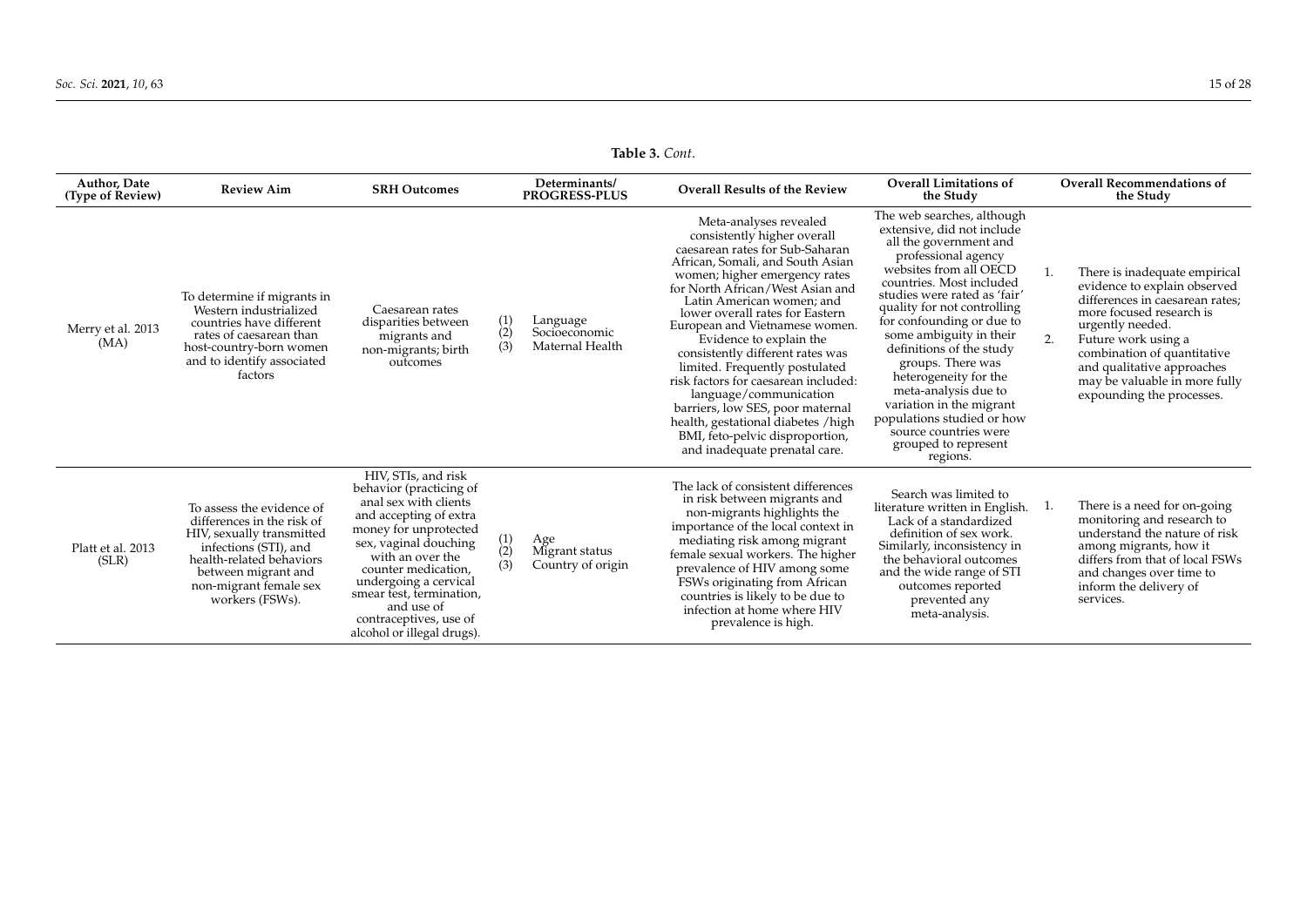| Table 3. Cont.                   |                                                                                                             |                                                                                                                                                                       |                                        |                                                                                                                                                                                                                                                                                                                                                                                                                                                                                                                                                                                                                                                                                                                                                                                                                                                                                                                                                                              |                                                                                                                                                                                                                                                                                                                                                                                                                                                                                                                                                                                                                                               |                                                                                                                                                                                                                                                                                                                                                                                                                                                                                                                                                                                                                                                                                                                                                                                                                                                                                                                                                                                                                                      |  |  |  |  |  |
|----------------------------------|-------------------------------------------------------------------------------------------------------------|-----------------------------------------------------------------------------------------------------------------------------------------------------------------------|----------------------------------------|------------------------------------------------------------------------------------------------------------------------------------------------------------------------------------------------------------------------------------------------------------------------------------------------------------------------------------------------------------------------------------------------------------------------------------------------------------------------------------------------------------------------------------------------------------------------------------------------------------------------------------------------------------------------------------------------------------------------------------------------------------------------------------------------------------------------------------------------------------------------------------------------------------------------------------------------------------------------------|-----------------------------------------------------------------------------------------------------------------------------------------------------------------------------------------------------------------------------------------------------------------------------------------------------------------------------------------------------------------------------------------------------------------------------------------------------------------------------------------------------------------------------------------------------------------------------------------------------------------------------------------------|--------------------------------------------------------------------------------------------------------------------------------------------------------------------------------------------------------------------------------------------------------------------------------------------------------------------------------------------------------------------------------------------------------------------------------------------------------------------------------------------------------------------------------------------------------------------------------------------------------------------------------------------------------------------------------------------------------------------------------------------------------------------------------------------------------------------------------------------------------------------------------------------------------------------------------------------------------------------------------------------------------------------------------------|--|--|--|--|--|
| Author, Date<br>(Type of Review) | <b>Review Aim</b>                                                                                           | <b>SRH Outcomes</b>                                                                                                                                                   | Determinants/<br><b>PROGRESS-PLUS</b>  | <b>Overall Results of the Review</b>                                                                                                                                                                                                                                                                                                                                                                                                                                                                                                                                                                                                                                                                                                                                                                                                                                                                                                                                         | <b>Overall Limitations of</b><br>the Study                                                                                                                                                                                                                                                                                                                                                                                                                                                                                                                                                                                                    | <b>Overall Recommendations of</b><br>the Study                                                                                                                                                                                                                                                                                                                                                                                                                                                                                                                                                                                                                                                                                                                                                                                                                                                                                                                                                                                       |  |  |  |  |  |
| Small et al. 2014<br>(SLR)       | To compare what it is<br>known about migrant and<br>non-migrant women's<br>experiences of maternity<br>care | Migrant women's<br>experiences of<br>maternity care (overall<br>expectations regarding<br>maternity care:<br>pregnancy care,<br>intrapartum care,<br>postpartum care) | Migrant women vs.<br>non-migrant women | Migrant and non-migrant women<br>desire similar things from<br>maternity care: safe, high quality,<br>attentive and individualized care,<br>with adequate information and<br>support. Migrant women are less<br>positive about their care than<br>non-migrant women. Lack of<br>familiarity with care systems and<br>communication problems<br>impacted negatively on migrant<br>women's experiences, as did<br>perceptions of discrimination and<br>disrespectful care. In sum, women<br>want: $Q =$ Quality care that<br>promotes wellbeing for mothers<br>and babies with a focus on<br>individual needs. U = Unrushed<br>caregivers with enough time to<br>give information, explanations<br>and support. $I = Involvement in$<br>decision-making about care and<br>procedures. $C = \overline{C}$ ontinuity of care<br>with caregivers who get to know<br>and understand women's<br>individual needs and who<br>communicate effectively. $K =$<br>Kindness and respect. | Globally, relatively few<br>countries have undertaken<br>population-based studies of<br>women's experiences of<br>their maternity care. Of<br>these, only the Canadian<br>study has used a<br>multi-language strategy in<br>an attempt to address the<br>under-representativeness of<br>migrant women in<br>population studies, and the<br>Australian research<br>involved a companion<br>study of three migrant<br>groups in tandem with one<br>of the three population<br>surveys undertaken there.<br>Recent waves of migration<br>in the European Union and<br>of refugee and<br>asylum-seeking arrivals are<br>not yet well represented. | Culturally sensitive care,<br>1.<br>based on cultural competency<br>training for maternity services<br>staff.<br>2.<br>Equity and<br>non-discriminatory attitudes<br>in care provision, along with<br>strategies aimed at improving<br>communication (including<br>training in working effectively<br>with interpreters), and<br>recognition of the need to<br>familiarize migrant women<br>with how maternity care is<br>provided, so that they can<br>more actively participate in<br>decisions about their care and<br>feel less anxious and<br>disempowered about giving<br>birth in their new country.<br>Maternity staff need to be<br>3.<br>supported—with time,<br>resources and training-to<br>enable them to provide<br>appropriate and<br>non-discriminatory care to<br>migrant women.<br>More inclusive approaches to<br>4.<br>enable the involvement of<br>migrant women in future<br>population-based would also<br>ensure that care<br>improvements for migrant<br>women can be appropriately<br>evaluated over time. |  |  |  |  |  |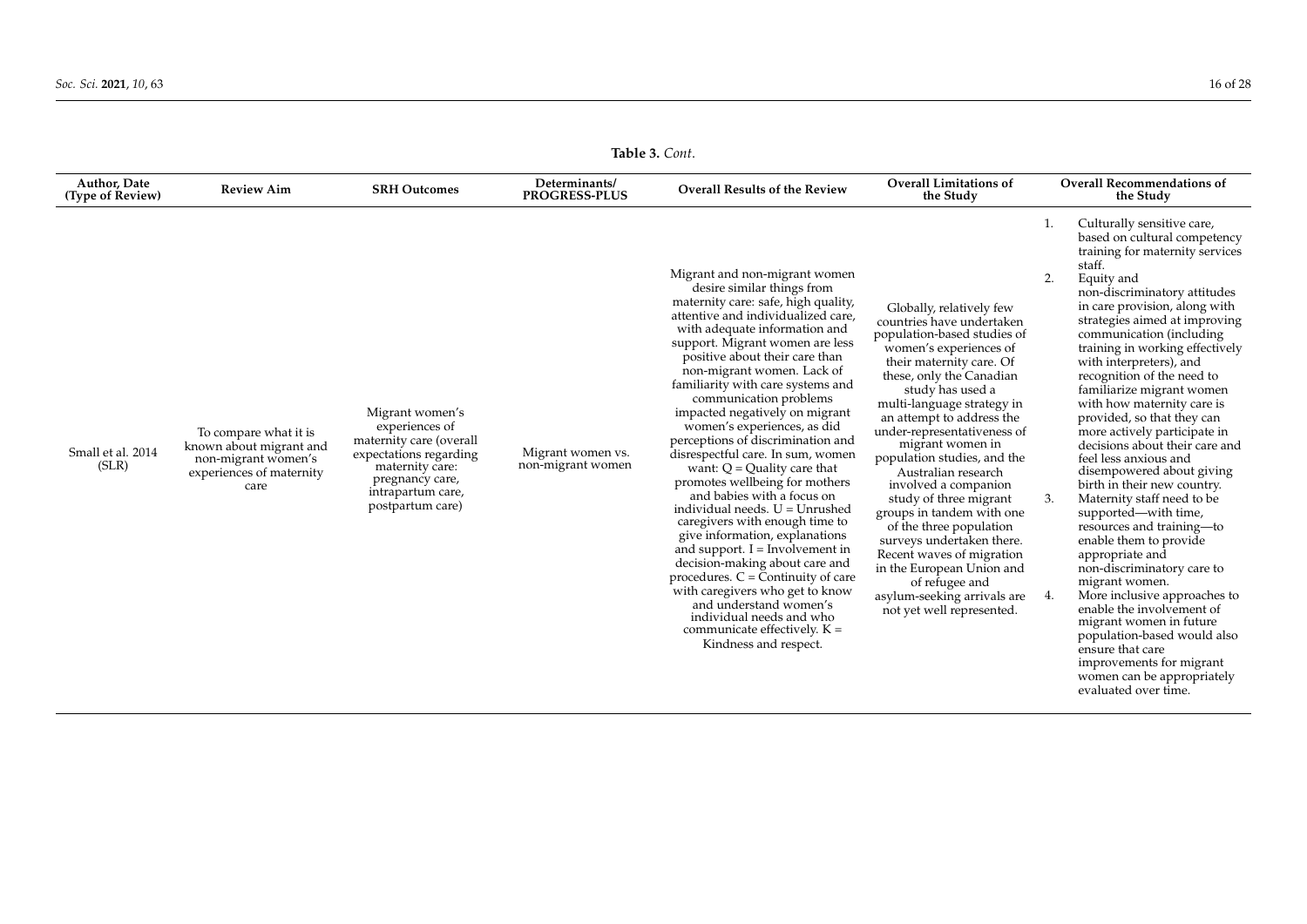**Table 3.** *Cont*.

<span id="page-16-0"></span>

| <b>Author, Date</b><br>(Type of Review) | <b>Review Aim</b>                                                                                                                                                                                                                  | <b>SRH Outcomes</b>                                                                                                           |                       | Determinants/<br><b>PROGRESS-PLUS</b>                      | <b>Overall Results of the Review</b>                                                                                                                                                                                                                                                                                                                                                                                                                                                 | <b>Overall Limitations of</b><br>the Study                                                                                                                                                                                                                                                                                                                                                                                          |          | <b>Overall Recommendations of</b><br>the Study                                                                                                                                                                                                                                                                                                                                             |
|-----------------------------------------|------------------------------------------------------------------------------------------------------------------------------------------------------------------------------------------------------------------------------------|-------------------------------------------------------------------------------------------------------------------------------|-----------------------|------------------------------------------------------------|--------------------------------------------------------------------------------------------------------------------------------------------------------------------------------------------------------------------------------------------------------------------------------------------------------------------------------------------------------------------------------------------------------------------------------------------------------------------------------------|-------------------------------------------------------------------------------------------------------------------------------------------------------------------------------------------------------------------------------------------------------------------------------------------------------------------------------------------------------------------------------------------------------------------------------------|----------|--------------------------------------------------------------------------------------------------------------------------------------------------------------------------------------------------------------------------------------------------------------------------------------------------------------------------------------------------------------------------------------------|
| Urquia et al. 2010<br>(SLR)             | To clarify the relation<br>between migration and<br>these birth outcomes by<br>determining the differences<br>in low birth weight (LBW)<br>and preterm birth (PTB)<br>between migrants and<br>non-migrants by migrant<br>subgroups | Birth outcomes<br>disparities between<br>migrants and<br>non-migrants;<br>international disparities<br>of prenatal healthcare | (1)<br>(2)<br>(3)     | Race/ethnicity<br>Place of residence<br>Region of origin   | The association between<br>foreign-born status and birth<br>outcomes varies according to the<br>migrant subgroup, either defined<br>by a combination of maternal<br>race/ethnicity and migrant status<br>or by the world region of origin<br>and actual destination.<br>Sub-Saharan African and<br>Latin-American and Caribbean<br>migrants were at higher odds of<br>LBW in Europe but not in the<br>USA, and south-central Asians<br>were at higher odds in both<br>continents.    | As the social and historical<br>complexity involved in each<br>migrant population was not<br>explored in a meta-analysis,<br>findings should be regarded<br>as global tendencies which<br>may not apply to migrant<br>subgroups settling<br>countries, regions, or cities.<br>Another potential source of<br>bias results from<br>self-reported race/ethnicity<br>and country of birth and<br>nationality in birth<br>certificates. | 1.<br>2. | Inequalities in the risk of<br>adverse birth outcomes within<br>migrant groups according to<br>place of migration requires<br>further investigation.<br>Why some migrant groups<br>experience poor outcomes<br>while others do not and what<br>are the dynamics leading to<br>worse outcomes among the<br>offspring of some migrant<br>groups but not of others needs<br>further research. |
| Villalonga-Olives<br>et al. 2017 (SLR)  | To review the literature<br>regarding health and<br>migration in US and Europe<br>to observe which features<br>can influence reproductive<br>health outcomes among<br>migrants                                                     | Pregnancy outcomes;<br>migrant health<br>disparities between US<br>and Europe                                                 | (1)<br>$\binom{2}{3}$ | Receiving country<br>Country of origin<br>Migration regime | The differences in migrant health<br>between the US and Europe could<br>be due to US migrants being<br>typically labor migrants, although<br>this is a changing aspect, while<br>migrants in Europe are more<br>heterogeneous. The social<br>environment of the receiving<br>country is an important factor for<br>health outcomes, but also the<br>migration regime, meaning certain<br>people arriving in migration<br>waves (like refugees) could have<br>poorer health outcomes. | US articles study health<br>related outcomes of Latinos<br>and do not consider the<br>reasons for migration,<br>which makes the<br>comparisons between<br>countries more difficult.                                                                                                                                                                                                                                                 |          | There is a need to understand<br>migration trends and reasons as<br>they heavily contribute to health<br>outcomes.                                                                                                                                                                                                                                                                         |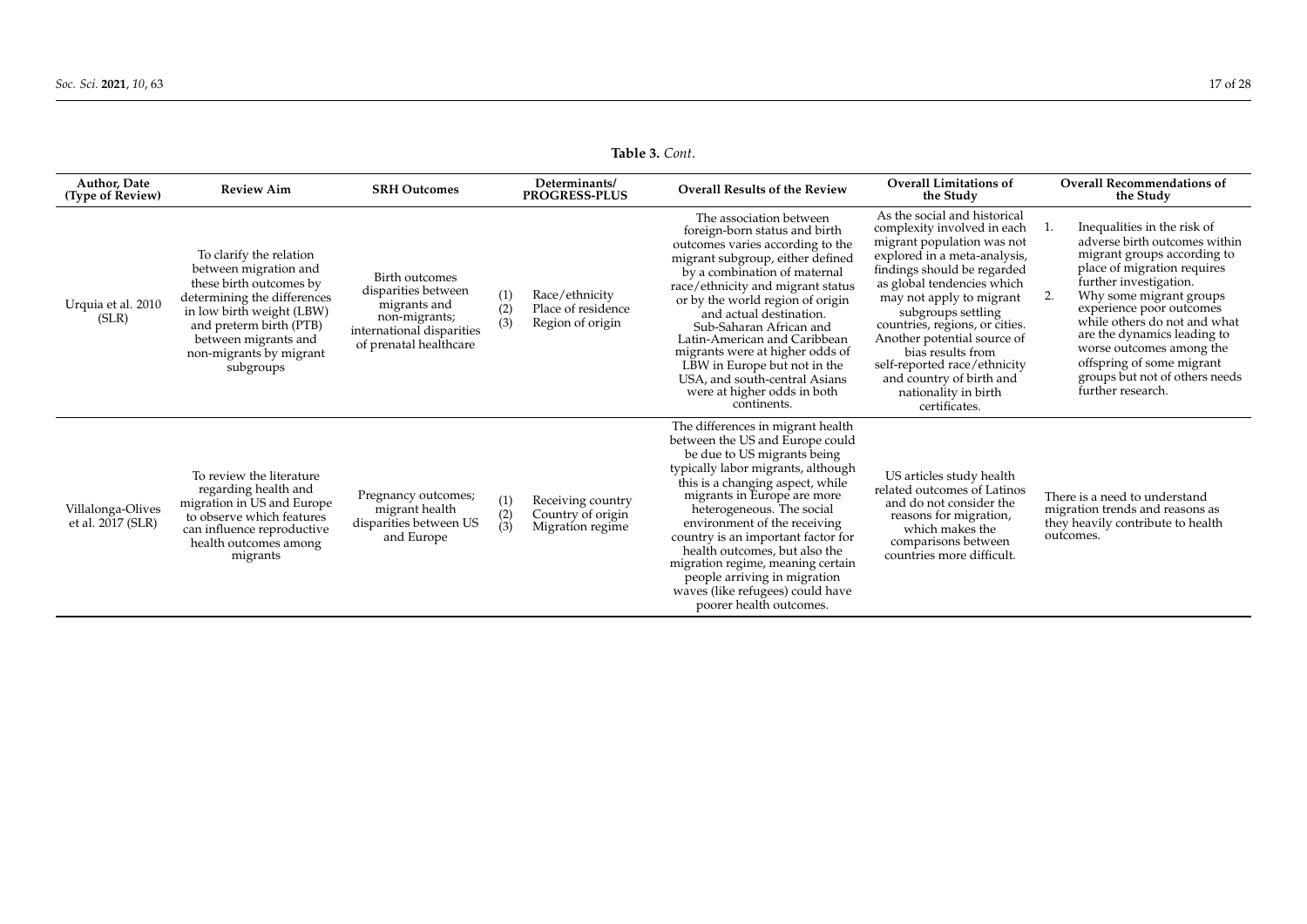## *3.4. Social-Structural Domain*

This study did not identify any SLR covering specifically social-structural factors, such as factors related to cultural and social norms around gender, sexuality, and socioeconomic inequities, human rights, and policies or laws. However, structural factors were crosssectional issues present and discussed with more or less detailed.

# • Demographic, Social, and Migratory Factors

Countries have specific histories of migration flows, related to factors such as historical links between countries of origin and destination, established networks in destination countries, and labor migration [\(Villalonga-Olives et al.](#page-27-14) [2017\)](#page-27-14). Nonetheless, most studies do not present sufficient information to characterize the migrant populations under study, such as reasons for migration, which makes the discussion of the differences and similarities between countries and health outcomes more difficult. Another major difficulty is the fact that countries define migrants differently.

Refugee and asylum-seeker populations are found to have higher risks of poor SRH outcomes, also related to the insecure migrant status itself and/or to the asylum process [\(Gissler et al.](#page-25-8) [2009\)](#page-25-8). However, not all studies included hard-to-reach vulnerable migrants, meaning that the risk difference between migrant and non-migrant could not be measured properly [\(Anderson et al.](#page-25-19) [2017\)](#page-25-19). The evidence points to the importance of investigating race/ethnicity and migration as combined factors for poor SRH outcomes, comparing differences in the migrant and non-migrant groups in terms of exposure to poverty, exclusion, discrimination, language proficiency, legal status, and social support [\(Anderson et al.](#page-25-19) [2017;](#page-25-19) [Bollini et al.](#page-25-6) [2009;](#page-25-6) [Small et al.](#page-27-19) [2014\)](#page-27-19).

• Cultural Level

Low level of social support is one major risk factor for poor SRH indicators, such as depression in the perinatal period for migrant women [\(Anderson et al.](#page-25-19) [2017\)](#page-25-19) or higher caesarean rates [\(Merry et al.](#page-26-12) [2013\)](#page-26-12). This is influenced by the changes in social networks through the migration process, although social isolation varies between countries of destination and origin. Lower social participation and integration in the country of destination was found to be a contributor to poor SRH outcomes. Further understanding of social support as a protective mechanism for adverse pregnancy outcomes (such as living in a country with a strong integration policy) is needed to improve empowerment of populations [\(Bollini et al.](#page-25-6) [2009\)](#page-25-6).

• Structural Level

Villalonga-Olives et al. states that the main contributor of migrant health is the "migrant regime" (system of laws, regulations, policies, and institutions) in different host countries at specific periods of time [\(Villalonga-Olives et al.](#page-27-14) [2017\)](#page-27-14). This regime is shaped by more or less restrictive attitudes towards immigration within each country, and impacts the citizenship rights of migrants, and illustrate their case comparing the USA to the European region and focusing on reproductive health outcomes. This study argued the case for changing the migrant regime, for improving future health outcomes of migrant populations.

Bollini et al. studied the association between pregnancy outcomes and integration policies by considering the rate of naturalization as a measure of the integration and participation in a receiving society (countries with high naturalization rates were considered to have strong policies promoting the integration of migrant communities) [\(Bollini et al.](#page-25-6) [2009\)](#page-25-6). The results point to a challenging issue in Europe regarding equity in perinatal health, with migrant women showing a clear disadvantage in the reproductive health outcomes considered: low birth weight, pre-term delivery, perinatal mortality, and congenital malformations. Their results also indicate that countries where a clear effort to establish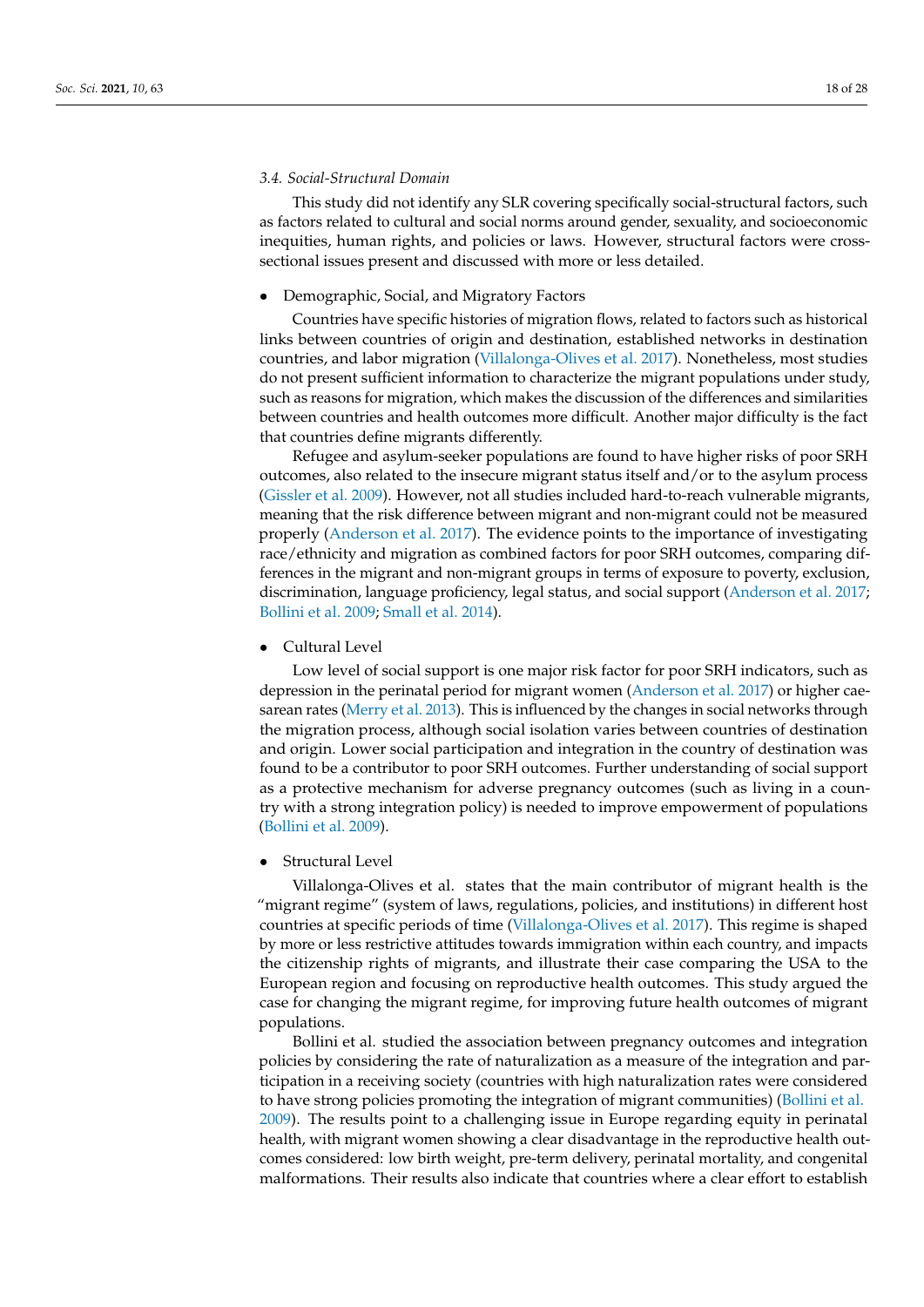strong integration policies has been made, there is a significant reduction in the inequities in reproductive health outcomes.

# *3.5. Sexual Health Domain*

Considering that the [WHO](#page-27-20) [\(2006\)](#page-27-20) working definition of sexual health is "a state of physical, emotional, mental, and social well-being in relation to sexuality and not merely the absence of disease, dysfunction or infirmity", this study focused on the prevention of disease and dysfunction, as well as on the active promotion of positive sexual health and general well-being. This umbrella review identified SLR covering the topic of prevention and control of HIV/STIs, revealing understudied areas that intersect with migration viacomprehensive education and information; gender-based violence prevention, support, and care; and sexual function and psychosexual counselling.

### • Prevention and Control of HIV/STIs

Studies included in the meta-analysis of [Dzomba et al.](#page-25-9) [\(2019\)](#page-25-9) analyzed how migration affects risk in sexual behavior and HIV acquisition in South Africa. The results documented that the respondents who were more mobile had a higher chance of engaging in HIV risk behaviors, including increased multiple sexual partnering, engaging in sexual intercourse without protection, having sexual intercourse with sex workers, and engaging in commercial sex practices. This resulted in a 69% increase in the risk of HIV infection. The authors concluded that further research is needed to determine if new infections are related to risky sexual behavior and therefore offer the opportunity to establish potential risk patterns that can predict future risk patterns. In addition, it is important to identify key populations (including migrants) to be targeted with tailored HIV prevention activities treatment options, as well as services that provide care and support based on the recipients' different backgrounds and needs.

A systematic literature review conducted by Platt et al. assessed the differences between female sex workers who are migrants and non-migrants, in their HIV/STIs risk and associated behaviors [\(Platt et al.](#page-27-18) [2013\)](#page-27-18). The findings highlighted that consideration of the local context plays a significant role in risk mediation since migrants who work in lower income countries have higher HIV infection risk compared to domestic population. In addition, gender plays a significant role in mediating risk, with transgender migrant facing higher risk of HIV/STI infection. The authors highlight the need for on-going monitoring of risk behaviors, STIs, and accessing services among female sex workers, as well as further research to help understand the intersecting inequities among female migrants who engage in sex work compared to natives.

# *3.6. Reproductive Health Domain*

This domain was based on the definition of reproductive health and rights of the WHO, such as the right make a free and responsible decision on the number, spacing, and timing of their children; ability to obtain the appropriate information and means to make such a decision; and the right to decide on reproduction without threat of discrimination, coercion, and violence [\(WHO](#page-27-20) [2006\)](#page-27-20). Research under this domain fell into the following three areas: antenatal, intrapartum and postnatal care; contraception counselling and provision; fertility care; safe abortion care. This study identified 10 SLRs, all of which covered the first topic.

• Antenatal, Intrapartum, and Postnatal Care

In total, 10 of the 12 SLR focused on antenatal and postnatal care issues related to migration, although with different aims and through utilization of different research approaches. Three SLR studied maternal-fetal health outcomes [\(Gagnon et al.](#page-25-7) [2009;](#page-25-7) [Merry](#page-26-12) [et al.](#page-26-12) [2013;](#page-26-12) [Denize et al.](#page-25-20) [2018\)](#page-25-20); one SLR studied stillbirth, neonatal mortality, and infant mortality [\(Gissler et al.](#page-25-8) [2009\)](#page-25-8); one SLR specifically evaluated the occurrence and threat of mental disorders among perinatal migrant women [\(Anderson et al.](#page-25-19) [2017\)](#page-25-19); one SLR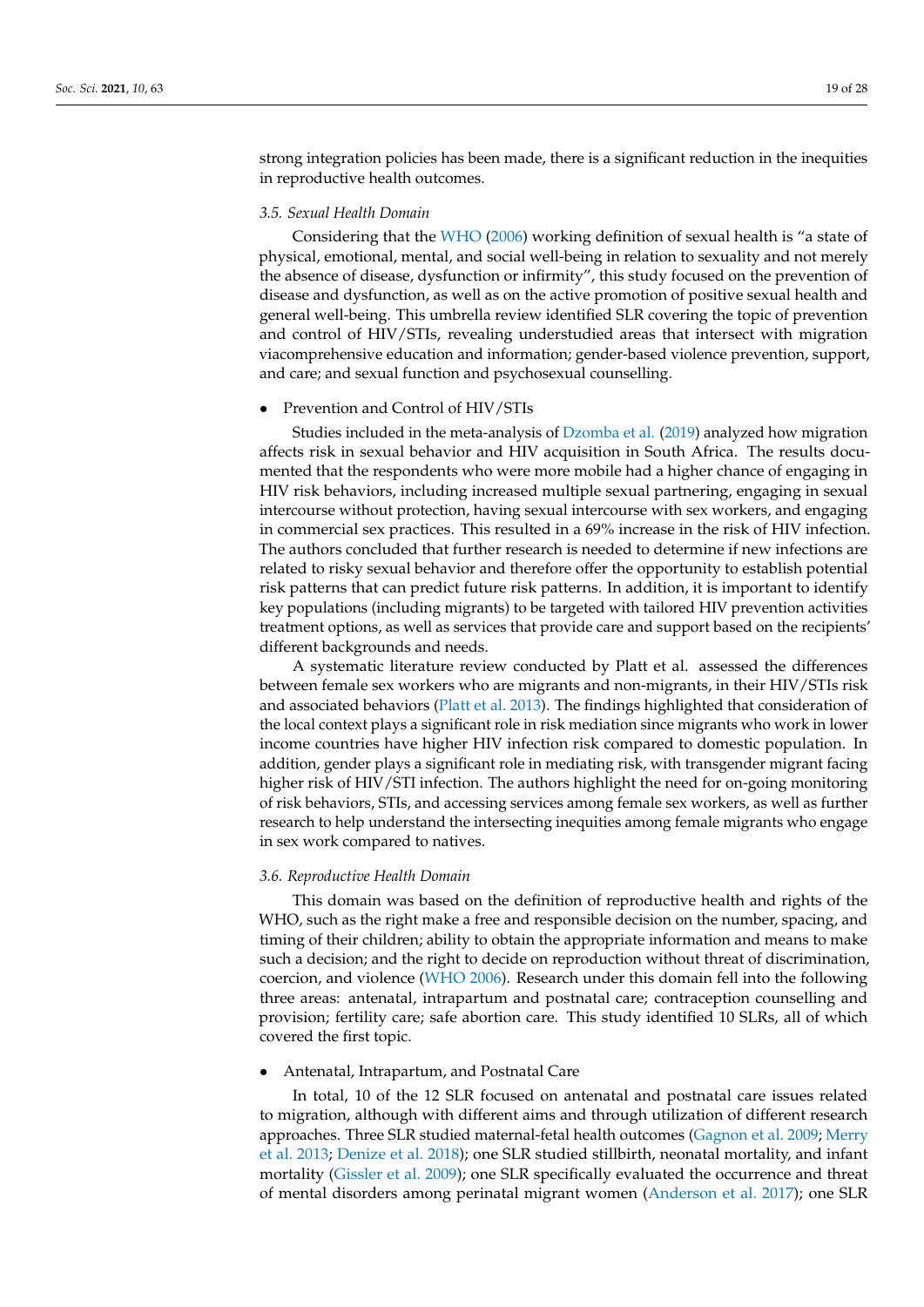focused on prenatal care access [\(Heaman et al.](#page-26-11) [2013\)](#page-26-11); one SLR presented female migrants' expectations and experiences of maternity care [\(Small et al.](#page-27-19) [2014\)](#page-27-19); one SLR presented a summary of existing evidence on the relationship between outcomes in pregnancy and available integration policies [\(Bollini et al.](#page-25-6) [2009\)](#page-25-6); one SLR determined the differences in low birth weight and preterm birth between migrants and non-migrants, by race/ethnicity and actual destination [\(Urquia et al.](#page-27-12) [2010\)](#page-27-12); the final SLR compared pregnancy outcomes between the United States and Europe to study the effect of social environment of the receiving country on health outcomes [\(Villalonga-Olives et al.](#page-27-14) [2017\)](#page-27-14).

The international research collaboration ROAM (reproductive outcomes and migration) involved over 30 researchers from 13 countries, including Canada, Australia, and Europe, for a range of systematic reviews related to migration and reproductive health. This effort sought to construct an empirical base that would assist the identification of relevant research questions and policies. Four of the included reviews draw explicitly on the sources included in the ROAM collaboration [\(Gagnon et al.](#page-25-7) [2009;](#page-25-7) [Gissler et al.](#page-25-8) [2009;](#page-25-8) [Urquia et al.](#page-27-12) [2010;](#page-27-12) [Merry et al.](#page-26-12) [2013\)](#page-26-12).

• Maternal-Fetal Health Outcomes

The SLR conducted by [Denize et al.](#page-25-20) [\(2018\)](#page-25-20) aimed to investigate the cultural differences in reaching gestational weight gain targets. The results revealed that optimal gestational weight was related to cultural influence, including race, nationality, ethnicity, and language or migration status. When comparing immigrant vs. non-migrant populations, the former was more at risk of inadequate gestational weight gain. Moreover, considering secondary outcomes, non-migrants had a lower percentage of caesarean rates than all migrants irrespective of status. The authors suggested that culturally diverse guidelines are needed to individualize antenatal care and promote optimal maternal-fetal health outcomes across cultural groups.

Moreover, the meta-analysis of [Gagnon et al.](#page-25-7) [\(2009\)](#page-25-7) assessed inequities in perinatal health and showed that migrants in western industrialized countries did not increase risk of poorer perinatal health outcomes. In most studies, migrant women scored equal or better in all analyzed perinatal health outcomes than native women, such as preterm birth, low birth weight, and health-promoting behavior. The impact of immigration was found to relate to geographical origin. Asian, North-African, and other-African migrants were at greater perinatal health risk than their receiving-country counterparts, European migrants had equivalent risks of both preterm birth and feto-infant mortality, and Latin American migrants had a lower risk of preterm birth.

[Merry et al.](#page-26-12) [\(2013\)](#page-26-12) conducted a SLR to evaluate the differences in caesarean rates and related explanations between migrants and non-migrants in Western industrialized countries. Although evidence suggested difference in caesarean rates between certain groups of international migrants and receiving country-born women, it was not sufficient to provide an explanation for the findings. In fact, meta-analyses revealed consistently higher overall caesarean rates for Sub-Saharan African, Somali, and South Asian women. Further, findings also indicated higher emergency rates for North African/West Asian and Latin American women, as well as lower overall rates for Eastern European and Vietnamese women. The authors suggested that migrants' caesarean risk is related to a combination of factors and mechanisms that include: barriers in language and communication, low SES, poor maternal health, gestational diabetes/high BMI, feto-pelvic disproportion, and inadequate prenatal care. Furthermore, the variation in caesarean outcomes across countries can also reflect policies and/or healthcare delivery and cultural factors, as it can also relate to differences in the migrant populations.

• Stillbirth, Neonatal Mortality, and Infant Mortality

[Gissler et al.](#page-25-8) [\(2009\)](#page-25-8) conducted a study to investigate the difference in rates of stillbirth and neonatal or infant mortality between migrant and native-born women in industrialized western countries. The evidence from the research should be used to understand the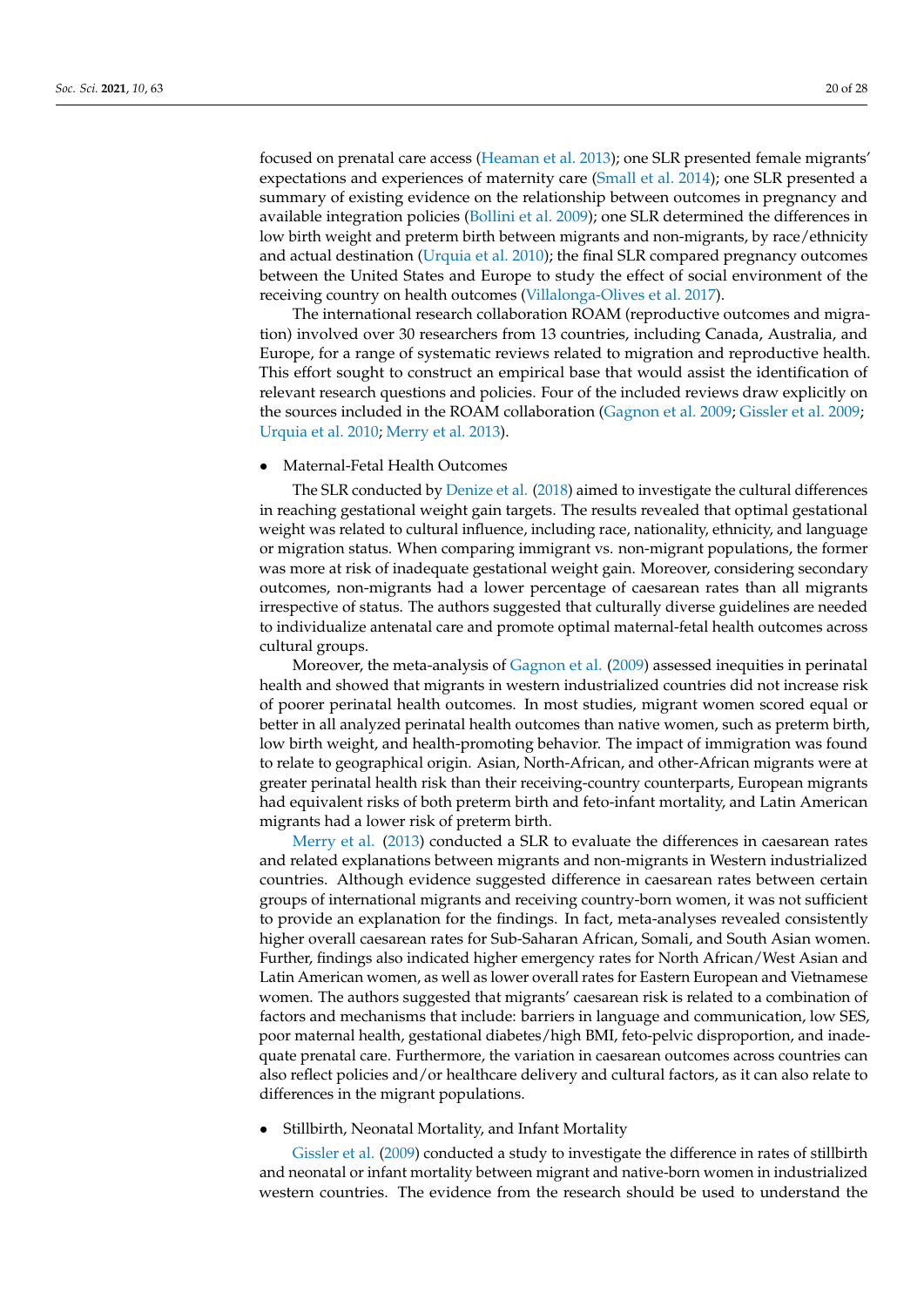existence and determinants of these difference. Findings suggest that although mortality risk among babies born to migrants is not consistently higher, it is more prevalent among refugees, non-European migrants to Europe, and foreign-born blacks in the US. Possible explanations include cultural attitudes as well as access to screening and termination of pregnancy. To better understand inequalities based on health related, demographic, socioeconomic risk, and bio-medical risk factors, further research is needed.

• Perinatal Mental Health

Anderson et al. investigated the prevalence and risk of mental disorders in the perinatal period among migrant women, yet found no evidence to suggest that migrant women are at an overall increased risk of depression compared to non-migrant women. However, within the population of migrant women, depression and posttraumatic stress disorder (PTSD) were more common in the pregnancy and postpartum period, as well as among refugee and asylum-seeking women [\(Anderson et al.](#page-25-19) [2017\)](#page-25-19).

Considering the comparison of the risk factors for antenatal and postnatal depression between migrant women and non-migrant women, most of the identified risk factors were the same, such as socioeconomic difficulty, inadequate social support, and marital disharmony. Nonetheless, the authors also identified risk factors unique to migrant women, such as lack of proficiency in the host country language, precarious legal status, and time in host country; this last factor had contradictory findings [\(Anderson et al.](#page-25-19) [2017\)](#page-25-19). Further research is needed to cover the heterogeneity of migrant populations and investigate the intersecting factors related to poor perinatal mental health that surpass depression.

### • Prenatal Care Access and Maternity Care Experiences

Regarding the disparities in prenatal care utilization between migrants and nonmigrants, a study found that receive of inadequate prenatal care was more common among migrant women [\(Heaman et al.](#page-26-11) [2013\)](#page-26-11). However, demographic characteristics were treated as primary factors, while insufficient knowledge is available the role of other social and cultural factors that contribute to adequate prenatal care. More specifically, a systematic review compared what it is known about migrant and non-migrant women's experiences of maternity care in five countries and found that both groups desire and individualized safe, informed, supportive, and high-quality care [\(Small et al.](#page-27-19) [2014\)](#page-27-19). Furthermore, the perceptions of migrant women were found to be influenced by their experience in ability to communicate their issues with the health provider, knowledge of the healthcare system, and perceptions of discrimination and lack of respect.

• Perinatal Outcomes and Social Context

A quantitative synthesis of available evidence with data from more than 18 million women from several Western European host countries investigated the relationship between pregnancy outcomes and integration policies, highlighting a perinatal health equity problem across European countries [\(Bollini et al.](#page-25-6) [2009\)](#page-25-6). Results of this SLR suggested a clear disadvantage in all considered pregnancy outcomes for migrant women in European countries as compared to native women. The highlighted issues included, higher risks for low birth weight, pre-term delivery, perinatal mortality, and congenital malformations. Moreover, results of this SRL show that this gap between native and migrant women is reduced in countries with a strong integration policy.

One relevant finding of the systematic review performed by Urquia et al. was the link between foreign-born status and birth outcomes. This relationship is dependent on the migrant subgroup that may be characterized by the maternal race/ethnicity and migrant status or by region of origin and destination. Indeed, Latin American, Caribbean, and sub-Saharan African migrants were at higher odds of in low birth weight in Europe but not in the USA, and south-central Asians were at higher odds in both continents [\(Urquia](#page-27-12) [et al.](#page-27-12) [2010\)](#page-27-12). This was also verified by [Villalonga-Olives et al.](#page-27-14) [\(2017\)](#page-27-14), who showed that the frequency of low birth weight among migrants is dependent on the characteristics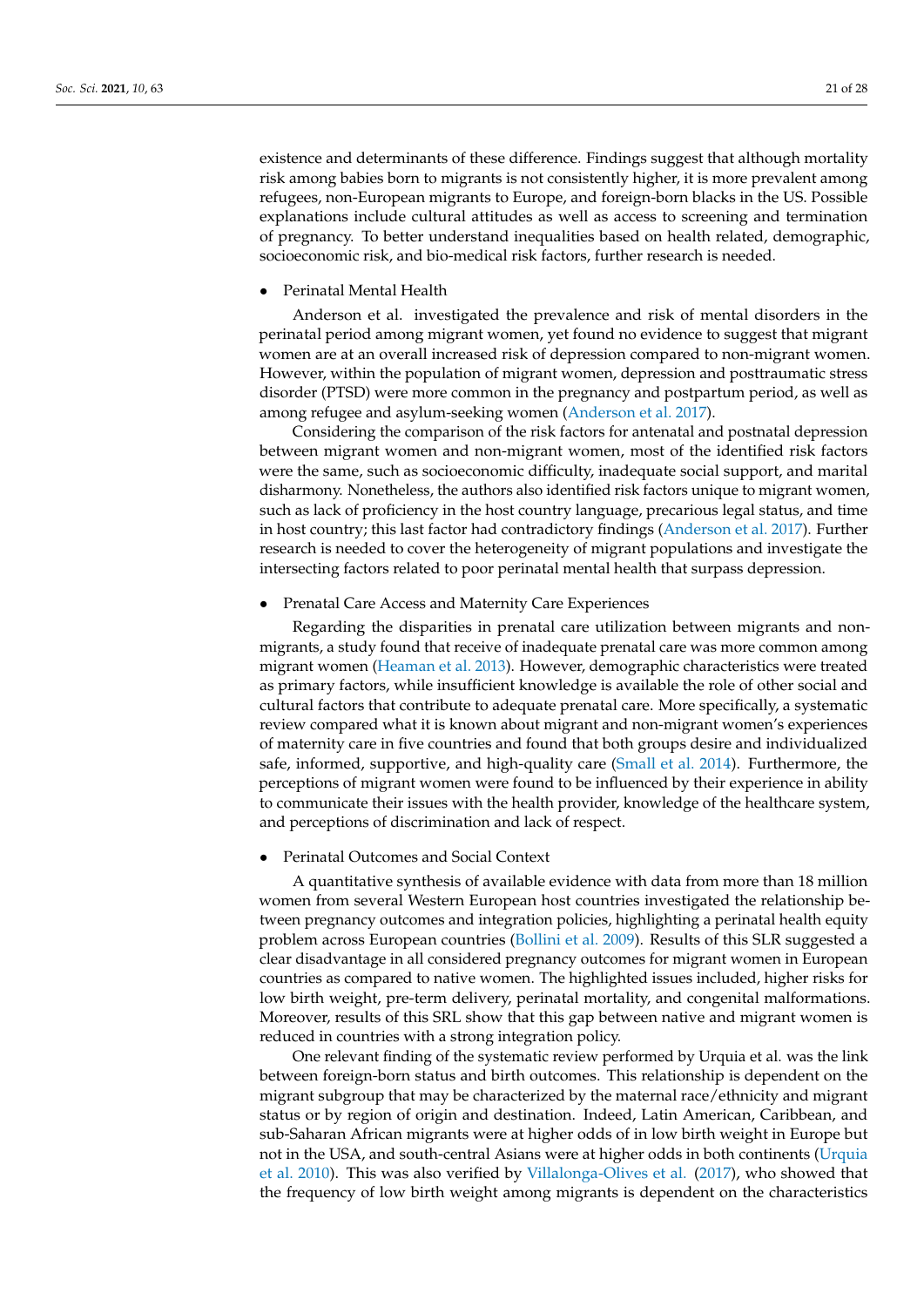of the receiving country and also the regional composition of migrants. In other words, this would translate into the importance of host countries' social characteristics to health outcomes of migrants.

# *3.7. Interventions for Promoting SRH and Gender Equality*

Although none of the included SLR were intervention studies. Some recommendations for promoting human rights in SRH and gender equality were identified based on their findings. Anderson et al. and Bollini et al., for example, highlighted the need for public action to promote the integration and respect of migrant communities and combat discrimination and social isolation [\(Anderson et al.](#page-25-19) [2017;](#page-25-19) [Bollini et al.](#page-25-6) [2009\)](#page-25-6). More specifically, Anderson et al. emphasized the need to address the intersecting stressors faced by migrant women (minority ethnicity, insecure legal status, poor language proficiency, low SES, and social isolation) and the subsequent necessity to address these specific vulnerabilities [\(Anderson et al.](#page-25-19) [2017\)](#page-25-19)

Heaman et al. and Small et al. provided good recommendations for reproductive justice in healthcare [\(Heaman et al.](#page-26-11) [2013;](#page-26-11) [Small et al.](#page-27-19) [2014\)](#page-27-19). A special focus was placed on the additional factors that underline the variations in utilization of prenatal care among migrant women, as well as the link between prenatal adequate utilization and birth outcomes [\(Heaman et al.](#page-26-11) [2013\)](#page-26-11). The poorer ratings of care must be understood in light to the intersecting challenges immigrant women face due to language difficulties, lack of familiarity with care systems, discriminatory attitudes, and disrespectful care [\(Small et al.](#page-27-19) [2014\)](#page-27-19).

Dzomba et al. and Platt et al. referred to the importance of monitoring inequalities to better understand the nature of risks among migrant population in comparison to nonmigrant population, and use this information to adjust the delivery of services [\(Platt et al.](#page-27-18) [2013;](#page-27-18) [Dzomba et al.](#page-25-9) [2019\)](#page-25-9).

### **4. Discussion**

To the best of our knowledge, this is the first USLR devoted specifically to summarizing scientific evidence regarding the social, cultural, and structural factors that influence SRH among migrant and native populations. It also identified existing interventions that promote SRH and gender equality among migrant and native populations. The study aimed to organize potential interventions from the identified studies to allow for a clearer understanding of their usefulness and value. In addition, it aimed to identify existing gaps in research that could serve as subjects of further investigation.

In order to identify and discuss the range of factors that impact SRH outcomes, this study analyzed three main domains related to SRH: social-structural factors, sexual health, and reproductive health.

This study did not identify any SLR with specific goals of covering social-structural factors, such as factors related to socio-cultural norms of sexuality, gender, socio-economic inequities, human rights, and laws or policies. However, these were cross-sectional issues present and discussed with more or less detail [\(Anderson et al.](#page-25-19) [2017;](#page-25-19) [Bollini et al.](#page-25-6) [2009;](#page-25-6) [Small](#page-27-19) [et al.](#page-27-19) [2014\)](#page-27-19). Additionally, SRH outcomes need to be analyzed in relation to the migrant subgroup and to the level of social participation and integration of migrant communities in the host countries [\(Bollini et al.](#page-25-6) [2009;](#page-25-6) [Villalonga-Olives et al.](#page-27-14) [2017\)](#page-27-14).

This study identified SLRs covering the topic of prevention and control of HIV and other sexually transmissible infections. The topic of prevention and control of HIV and other sexually transmissible infections revealed findings that mobility was highly associated with increased prevalence of HIV risk behaviors and infection [\(Dzomba et al.](#page-25-9) [2019\)](#page-25-9). Additionally, local context was found to mediate the HIV risk among migrants. Migrants working in lower income countries have higher risk for HIV infection compared to their non-migrant counterparts or to migrants living in higher income countries. Transgender migrants and migrants who engage in sex work also face higher risk for HIV infection [\(Platt](#page-27-18) [et al.](#page-27-18) [2013\)](#page-27-18). These findings are in line with the UNAIDS Gap Report, which highlighted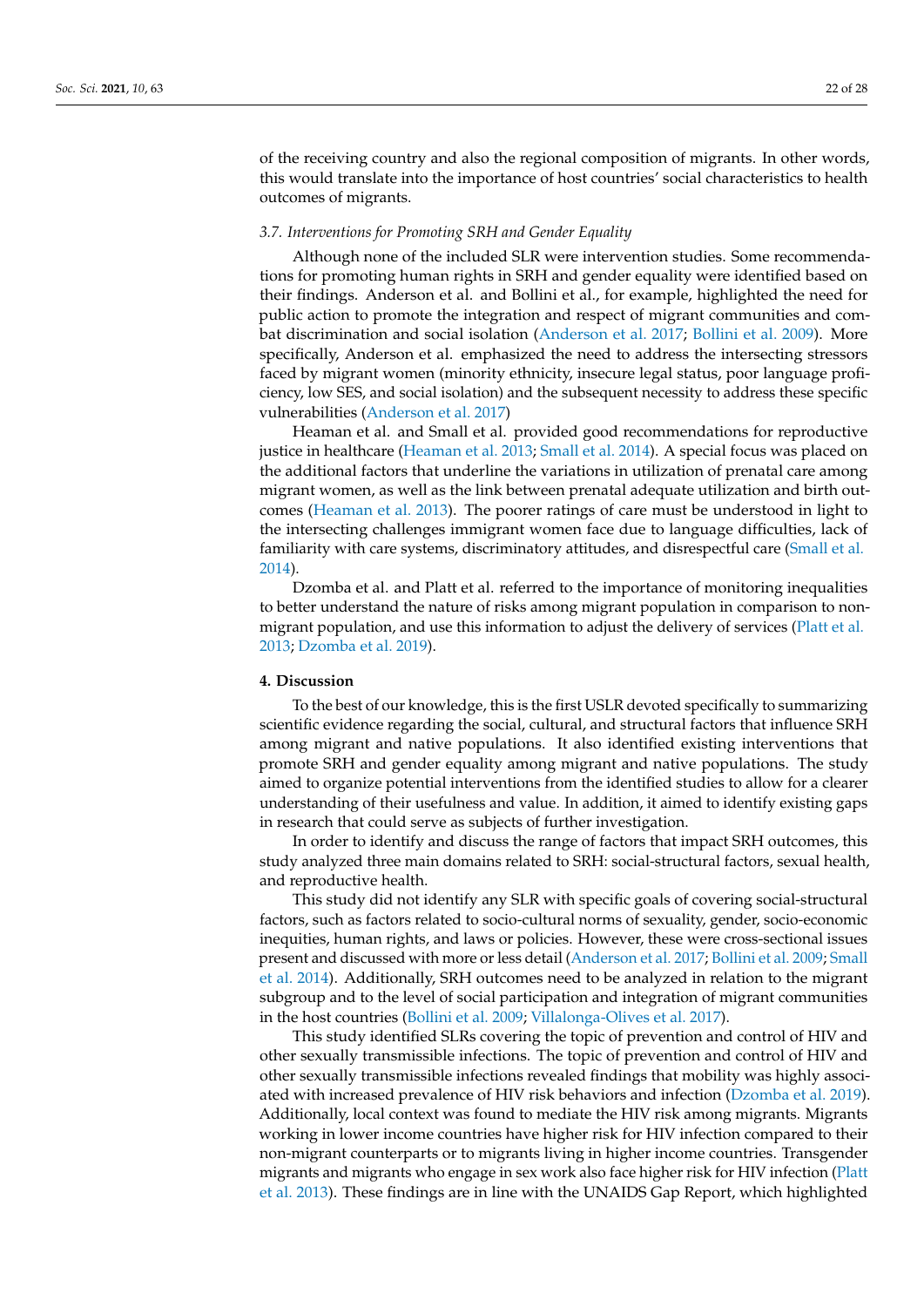how HIV positive people are affected and have access to services. Additionally, the characteristics of country of origin and destination (such as a lack of access to healthcare, social protection, and social exclusion) was found to influence migrants' risk of HIV infection. [\(UNAIDS](#page-27-21) [2014\)](#page-27-21). Additionally, migrants who engage in sex work face a double stigma because of their immigration status and their engagement in sex work. Adding the stigma and discrimination of living with HIV amplifies their risk of experiencing violence, the barriers to accessing services [\(UNAIDS](#page-27-21) [2014\)](#page-27-21).

Within the reproductive health domain, this study identified 10 SLRs, all of which covered the topic of antenatal, intrapartum, and postnatal care. Four of the included reviews drew explicitly on the material identified by the ROAM collaboration. The maternal-fetal health outcomes subdomain indicated that culturally diverse guidelines are needed to individualize antenatal care and promote optimal maternal-fetal health outcomes across cultural groups. Part of the issues that support this recommendation indicate that migrant populations were more at risk of inadequate gestational weight gain and higher caesarean birth rates compared to non-migrants [\(Denize et al.](#page-25-20) [2018;](#page-25-20) [Merry et al.](#page-26-12) [2013\)](#page-26-12). However, it is important to note that this risk seems to be related to geographical origin, with Asian, North African, and other African migrants being at greater perinatal health risk than their receiving-country counterparts—i.e., European migrants, who have equivalent risks of both preterm birth and feto-infant mortality, and Latin American migrants, who have a lower risk of preterm birth [\(Gagnon et al.](#page-25-7) [2009\)](#page-25-7).

The studies focusing on stillbirth, neonatal mortality, and infant mortality did not reveal a consistently higher mortality risk among babies of migrants; however, a higher risk was found among refugees, non-European migrants to Europe, and foreign-born blacks in the US [\(Gissler et al.](#page-25-8) [2009\)](#page-25-8). Possible explanations include restricted cultural approaches to screening and termination of pregnancy, yet further studies are needed to provide for improved understanding.

Regarding perinatal mental health, refugee and asylum-seeking women were at higher risk of depression and greater PTSD symptoms levels [\(Anderson et al.](#page-25-19) [2017\)](#page-25-19) due to factors as language proficiency, unresolved legal status, and duration of stay in host country. A similar set of factors were found to be relevant for prenatal care access and maternity care experience. More specifically, migrant women were less positive about the healthcare they received than non-migrant women [\(Small et al.](#page-27-19) [2014\)](#page-27-19). The research about perinatal outcomes and social context subdomains highlighted the relevancy of host country characteristics, meaning that migrants' health depends on societal characteristics of host countries [\(Urquia et al.](#page-27-12) [2010;](#page-27-12) [Villalonga-Olives et al.](#page-27-14) [2017\)](#page-27-14).

Finally, regarding the interventions for promoting SRH and gender equality, none of the included SLR were intervention studies. However, this research did include a section in which it summarized the overall recommendations of the studies. These ranged from raising awareness to the need to integrate and respect migrants, build better reproductive justice, and highlight the importance of monitoring inequalities.

## *4.1. Strengths and Limitation of the Research*

This umbrella systematic literature review has several strong points. It was conducted with broad and inclusive inclusion criteria. Additionally, no publication date and language restrictions were applied in the search and selection criteria. Nevertheless, it still resulted in very few SLR studies that were eligible for the analysis. One of the possible explanations for this is the shortage of studies that compared SRH outcomes for migrants and nonmigrants. Another valuable strength of this USLR was its contribution to the identification of indicators that require more attention in the promotion of healthy migrants.

However, some limitations should be considered when interpreting our findings. Overall, the studies lacked a homogeneous conceptualizing and measuring of immigration, which is linked to the comparison groups used. While US studies usually used white country-born participants, i.e., the comparison group, European studies tended to use all country-born participants. Another difficulty with synthetizing information from this SLR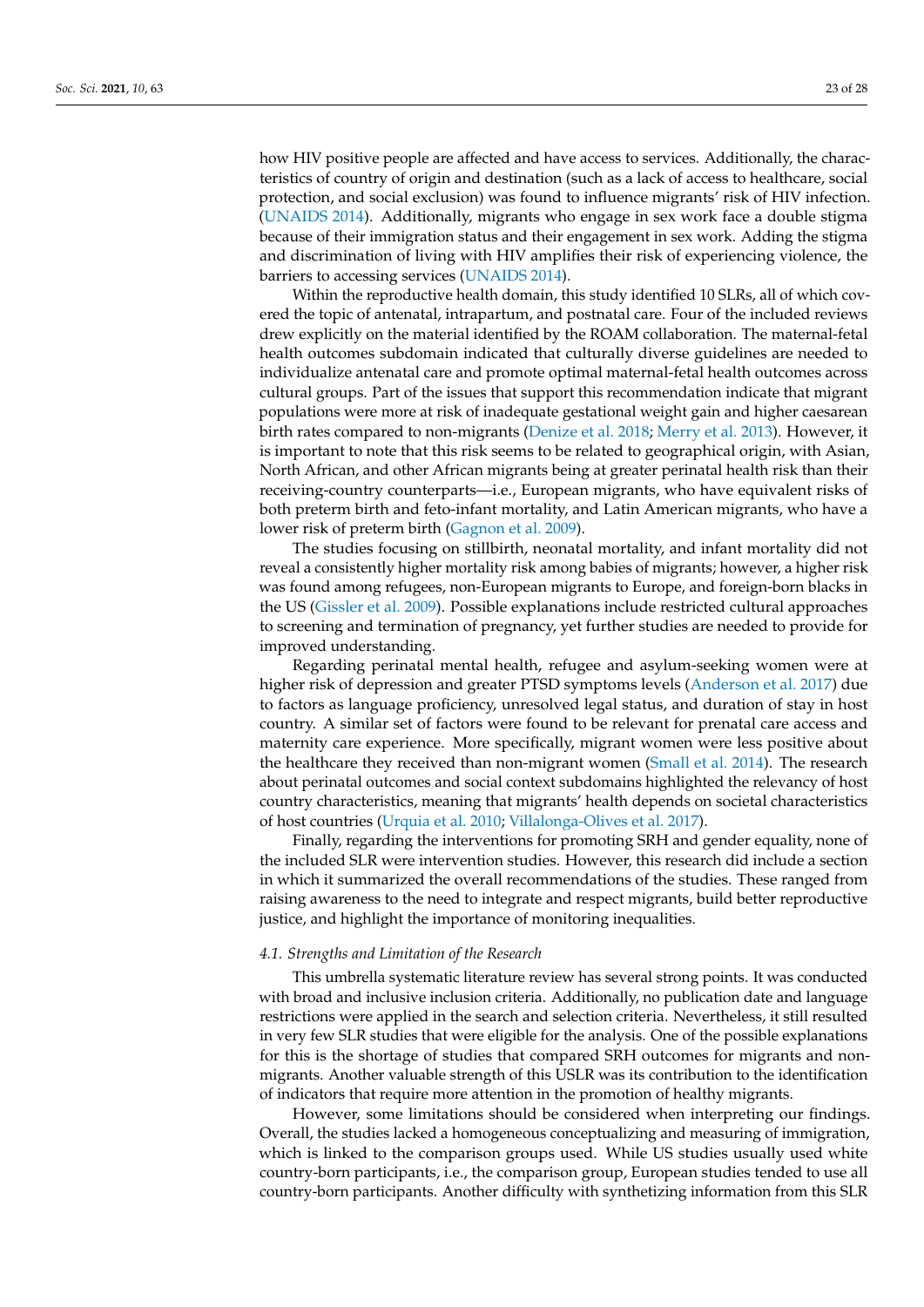was the wide diversity of migrant groups under analysis, as well as missing information needed in different contexts. In fact, additional variables, such as immigration status, length of time in receiving country, language ability, and experiences of discrimination, were rarely examined. The majority of the reviews were conducted in high-income countries in North America (especially the US) and Europe, which limits the evidence concerning the reality in low- and middle-income countries and reduces generalizability. Additionally, recent waves of migration in the European Union and of refugee and asylum-seeking arrivals are not yet well represented. Finally, USLR are limited by the methodological quality of a relevant number of systematic reviews that were located and included for analysis.

## *4.2. Recommendations for Research and Action*

To overcome the complications in interpreting the literature on migration and SRH outcomes (perinatal health in particular) that resulted from the inconsistency in the definition and measurement of migration, the ROAM international research collaboration and EURO-PERISTAT project convened in 2007 for an international cross-disciplinary expert panel to endorse migration indicators for national and international monitoring. A strong consensus was attained to include country of birth in core perinatal health indicator sets; length of time in country was a second indicator for routine data collection. In addition, specific studies were recommended to complement routine data collection on three other indicators of migration—immigration status, receiving-country language capacity, and using maternal parents' place of birth as proxy for ethnicity [\(Gagnon et al.](#page-25-22) [2010\)](#page-25-22). The uptake of these recommendations remains up to date as it needs to be reinforced and expand to other SRH outcomes and subgroups (people with diverse sexual orientations and gender identities, hard-to-reach populations, older adults etc.) to allow for comparisons to be made across countries and over time, and to effectively reduce SRH inequities between migrant and receiving-country populations. Additionally, Marmot Review 2020 highlighted the importance of "building back fairer" while accounting for several lessons learned during the COVID-19 pandemic. One particular relevant for this research regards those who keep society functioning. More specifically, during the COVID-19 pandemic, although there has been a high correlation between low pay and continued work in frontline occupations, these workers (of which migrants constitute a significant part of the workforce) maintained their contribution to keep society functioning [\(Hu](#page-26-22) [2020;](#page-26-22) [Michael Marmot et al.](#page-26-23) [2020\)](#page-26-23).

Research into the health of the diverse migrant populations is increasing in relevancy as the number of displaced persons around the world grows. Based on the findings of this USLR, the following recommendations are summarized:

- To improve identification of migrants at increased risk for poor SRH outcomes.
- To implement multi- and inter-sectorial interventions, to fulfil the specific needs of increasingly heterogeneous populations, namely poverty, discrimination, and exclusion.
- To provide culturally sensitive healthcare that adjusts its provisions to cultural differences.
- To ensure that the healthcare system is easily accessible to migrants by promoting accessibility on the same terms as the general population.
- To improve patient-care provider communication that provides interpreting and translation assistance.
- Provide equitable SRH treatment of migrants by designing programs that offer partnerships between the doctor and the patients, as well as between the healthcare and minority community.

The basis for this can be set in the early stages of educational and professional development by providing future healthcare workers with programs for knowledge and experience for providing greater health equity for diverse ethnic and racial communities. Finally, the authors would like to highlight the importance of moving beyond the provision of specific care interventions towards addressing the social determinants of health inequities that lead to the observed disproportionately higher SRH risks among ethnic/racial minorities and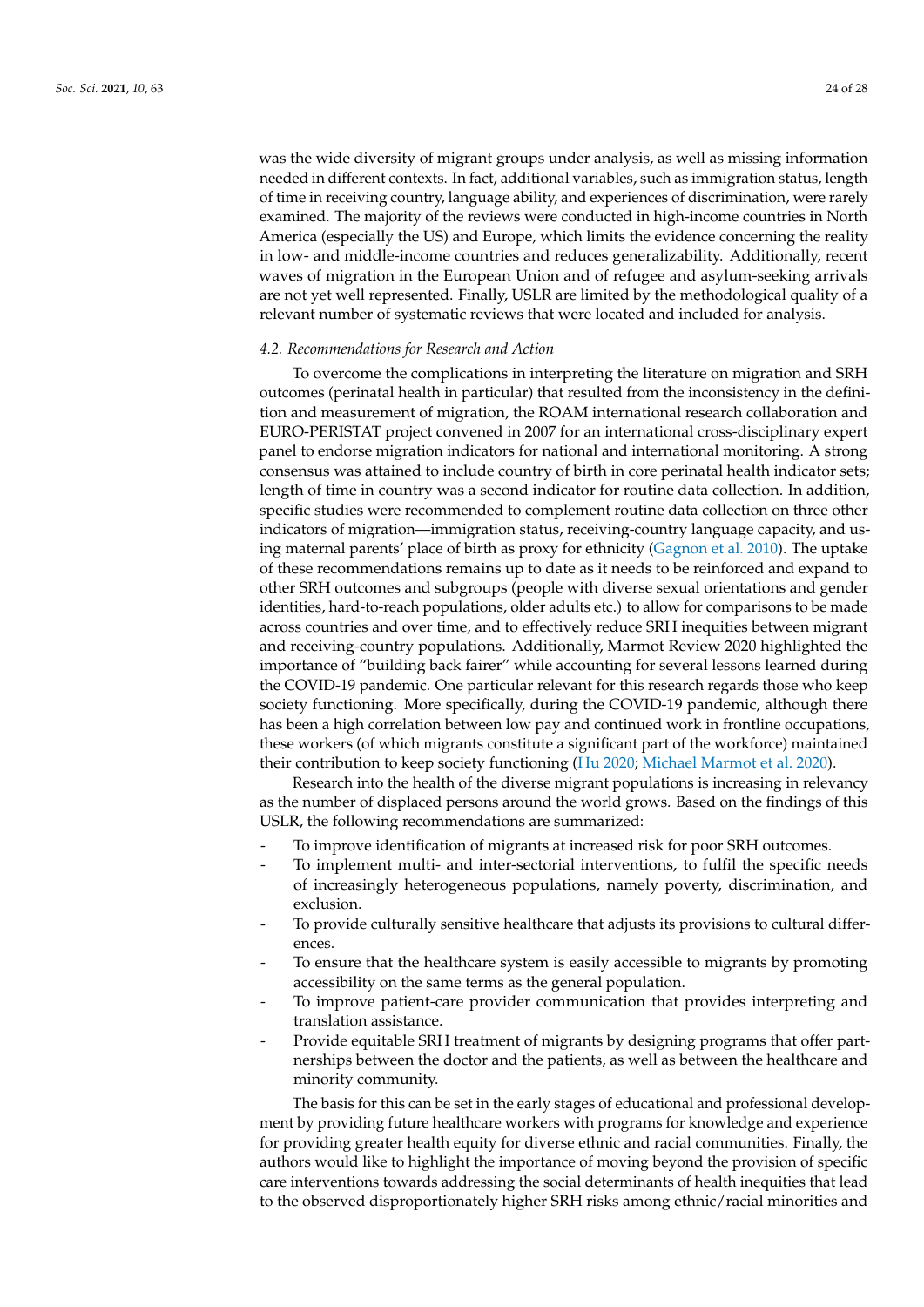migrant groups. Understanding the true origin and consequent impact of these health inequalities holds the potential to raise awareness design appropriate interventions both in terms of access to healthcare, as well as to the tailoring of SRH services.

# **5. Conclusions**

For a long time, countries have avoided the discussion of healthcare among migrants due to the risk of a financial burden. However, experience has shown that this not only increases public health risks to the host country but undermines a whole range of potential social, demographic, and economic benefits. The identified issues regarding social, cultural, and structural factors influencing SRH among migrant and native populations are not entirely new. However, the results of this USLR confirm the importance of addressing SRH disparities between these two population groups. Ensuring the voices of most marginalized groups is one way to address disparities in realizing gender equality and SRH and rights, leaving no one behind [\(WHO](#page-27-22) [2016\)](#page-27-22). Available evidence suggests that by promoting and sustaining a societal change towards greater integration, increased participation in social life, and respect of migrant populations, it is possible to assure wellbeing and health for all people across the life course. Ultimately, this will benefit the health of all migrants and support the achievement of a universal health coverage that ensures countries can benefit from the social, demographic, and economic advantages of a healthy and recognized migration.

**Supplementary Materials:** The following are available online at [https://www.mdpi.com/2076-076](https://www.mdpi.com/2076-0760/10/2/63/s1) [0/10/2/63/s1,](https://www.mdpi.com/2076-0760/10/2/63/s1) Table S1: PRISMA-E 2012 Checklist, Table S2: Search strategy, Table S3: Reasons for exclusion of full-text articles, Table S4: Data extraction summary table, Table S5: Quality assessment of the included reviews using AMSTAR 2 checklist, Table S6: AMSTAR 2 rating for all included studies.

**Funding:** This work contributes to the study Fertility, Migration and Acculturation: Intersectional approach to the sexual and reproductive experiences and expectations among Cape Verdean and Portuguese Families (FEMINA project), granted by Fundação para a Ciência e a Tecnologia, I.P. with national funding (PTDC/SOC-SOC/30025/2017). It also serves the study Promoting citizenship and sexual rights in Immigrant Populations in Portugal: co-production of recommendations and best practices for the reduction of sexual and reproductive inequalities (ProCima project), granted by the Asylum, Migration and Integration Fund (PT/2018/FAMI/356). The writing of this manuscript had also the support of Fundação para a Ciência e a Tecnologia, grant number UIDB/04295/2020 and UIDP/04295/2020. These funding sources had no role in the design of this study nor in its execution, data analyses and interpretation.

**Institutional Review Board Statement:** Not applicable.

**Informed Consent Statement:** Not applicable.

**Acknowledgments:** The authors would like to acknowledge Susana Henriques, Head Librarian of the Faculty of Medicine, University of Lisbon, and André Silva, Librarian of the Institute of Preventive Medicine and Public Health, Faculty of Medicine, University of Lisbon for their valuable contributions regarding the definition of databases search methods. The authors are grateful to Cristiano Oliveira for helping with the data extraction. The authors also thank Fátima Casaca from Association for the Research and the Development of the Faculty of Medicine (AIDFM), Neide Jorge, Rita Gusmão and André Sousa from Centre for Research and Studies in Sociology (CIES-IUL) for the support provided in terms of administration and finance.

**Conflicts of Interest:** The authors declare no conflict of interest. The funders had no role in the design of the study; in the collection, analyses, or interpretation of data; in the writing of the manuscript, nor in the decision to publish the results.

#### **References**

<span id="page-24-0"></span>Alhasanat, Dalia, and Carmen Giurgescu. 2017. Depressive Symptoms among Hispanic Women in the United States: Systematic Review'Depressive Symptoms among Hispanic Women in the United States: Systematic Review. *MCN The American Journal of Maternal/Child Nursing*. [\[CrossRef\]](http://doi.org/10.1097/NMC.0000000000000298) [\[PubMed\]](http://www.ncbi.nlm.nih.gov/pubmed/27926598)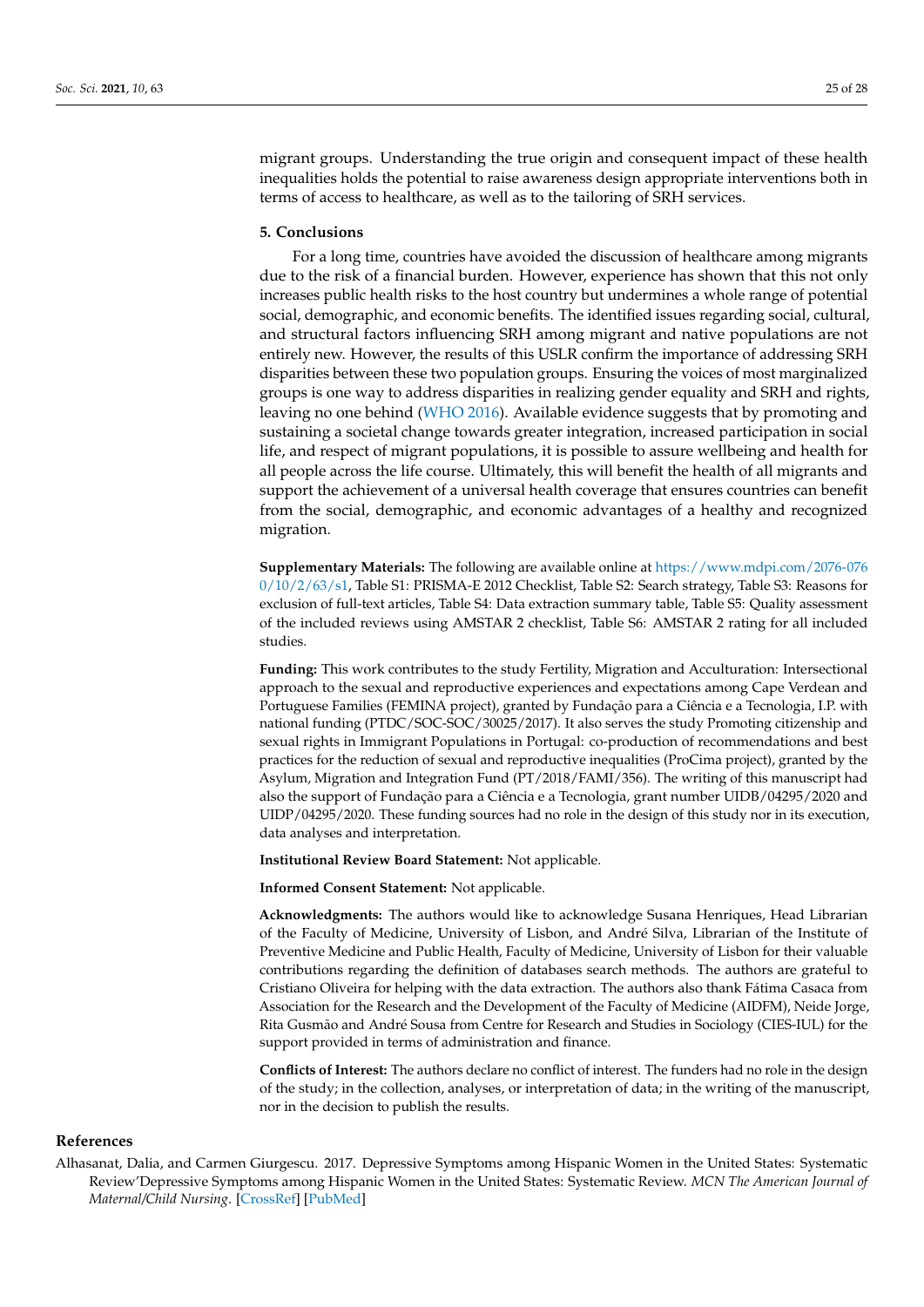- <span id="page-25-13"></span>Almeida, Lígia Moreira, José Caldas, Diogo Ayres-de-Campos, Dora Salcedo-Barrientos, and Sónia Dias. 2013. Maternal healthcare in migrants: A systematic review. *Maternal and Child Health Journal* 17: 1346–54. [\[CrossRef\]](http://doi.org/10.1007/s10995-012-1149-x) [\[PubMed\]](http://www.ncbi.nlm.nih.gov/pubmed/23334357)
- <span id="page-25-14"></span>Alvarez-Del Arco, Debora, Susana Monge, Amaya Azcoaga, Isabel Rio, Victoria Hernando, Cristina Gonzalez, Belen Alejos, Ana Maria Caro, Santiago Perez-Cachafeiro, Oriana Ramirez-Rubio, and et al. 2013. HIV testing and counselling for migrant populations living in high-income countries: A systematic review. *European Journal of Public Health*. [\[CrossRef\]](http://doi.org/10.1093/eurpub/cks130) [\[PubMed\]](http://www.ncbi.nlm.nih.gov/pubmed/23002238)
- <span id="page-25-19"></span>Anderson, Fraser M., Stephani L. Hatch, Carla Comacchio, and Louise M. Howard. 2017. Prevalence and risk of mental disorders in the perinatal period among migrant women: A systematic review and meta-analysis. *Archives of Women's Mental Health* 20: 449–62. [\[CrossRef\]](http://doi.org/10.1007/s00737-017-0723-z) [\[PubMed\]](http://www.ncbi.nlm.nih.gov/pubmed/28389934)
- <span id="page-25-0"></span>Armstrong, Katrina, Karima L. Ravenell, Suzanne McMurphy, and Mary Putt. 2007. Racial/ethnic differences in physician distrust in the United States. *American Journal of Public Health* 97: 1283–89. [\[CrossRef\]](http://doi.org/10.2105/AJPH.2005.080762)
- <span id="page-25-15"></span>Balaam, Marie-Clare, Kristin Akerjordet, Anne Lyberg, Barbara Kaiser, Eva Schoening, Anne-Mari Fredriksen, Angelica Ensel, Olga Gouni, and Elisabeth Severinsson. 2013. A qualitative review of migrant women's perceptions of their needs and experiences related to pregnancy and childbirth. *Journal of Advanced Nursing*. [\[CrossRef\]](http://doi.org/10.1111/jan.12139) [\[PubMed\]](http://www.ncbi.nlm.nih.gov/pubmed/23560897)
- <span id="page-25-11"></span>Barnes, Erin Frances, Alejandra Saraí Dominguez, and Isabel Jazmín González. 2013. Sexual health interventions targeting Mexican migrants: A review. *International Journal of Migration, Health and Social Care*. [\[CrossRef\]](http://doi.org/10.1108/IJMHSC-06-2013-0013)
- <span id="page-25-16"></span>Blondell, Sarah J., Bryony Kitter, Mark P. Griffin, and Jo Durham. 2015. Barriers and Facilitators to HIV Testing in Migrants in High-Income Countries: A Systematic Review. *AIDS and Behavior*. [\[CrossRef\]](http://doi.org/10.1007/s10461-015-1095-x)
- <span id="page-25-6"></span>Bollini, Paola, Sandro Pampallona, Philippe Wanner, and Bruce Kupelnick. 2009. Pregnancy outcome of migrant women and integration policy: A systematic review of the international literature. *Social Science and Medicine*. [\[CrossRef\]](http://doi.org/10.1016/j.socscimed.2008.10.018)
- <span id="page-25-2"></span>Bozorgmehr, Kayvan, and Oliver Razum. 2015. Effect of restricting access to health care on health expenditures among asylum-seekers and refugees: A quasi-experimental study in Germany, 1994–2013. *PLoS ONE* 10: e0131483. [\[CrossRef\]](http://doi.org/10.1371/journal.pone.0131483)
- <span id="page-25-21"></span>Carling, Jørgen. 2020. Explaining the Meaning of Migrants and Refugees. Available online: <https://meaningofmigrants.org/> (accessed on 14 December 2020).
- <span id="page-25-4"></span>Cooke, Alison, Debbie Smith, and Andrew Booth. 2012. Beyond PICO: The SPIDER tool for qualitative evidence synthesis. *Qualitative Health Research* 22: 1435–43. [\[CrossRef\]](http://doi.org/10.1177/1049732312452938) [\[PubMed\]](http://www.ncbi.nlm.nih.gov/pubmed/22829486)
- <span id="page-25-12"></span>De Jong, Lea, Milena Pavlova, Marjolein Winters, and Bernd Rechel. 2017. A systematic literature review on the use and outcomes of maternal and child healthcare services by undocumented migrants in Europe. *European Journal of Public Health*. [\[CrossRef\]](http://doi.org/10.1093/eurpub/ckx181) [\[PubMed\]](http://www.ncbi.nlm.nih.gov/pubmed/29095999)
- <span id="page-25-20"></span>Denize, Kathryn M., Nina Acharya, Stephanie A. Prince, Danilo Fernandes da Silva, Alysha LJ Harvey, Zachary M. Ferraro, and Kristi B. Adamo. 2018. Addressing cultural, racial and ethnic discrepancies in guideline discordant gestational weight gain: A systematic review and meta-analysis. *PeerJ*. [\[CrossRef\]](http://doi.org/10.7717/peerj.5407) [\[PubMed\]](http://www.ncbi.nlm.nih.gov/pubmed/30186674)
- <span id="page-25-17"></span>Du, Hongfei, and Xiaoming Li. 2015. Acculturation and HIV-related sexual behaviours among international migrants: A systematic review and meta-analysis. *Health Psychology Review*. [\[CrossRef\]](http://doi.org/10.1080/17437199.2013.840952)
- <span id="page-25-3"></span>Dune, Tinashe, Janette Perz, Zelalem Mengesha, and David Ayika. 2017. Culture Clash? Investigating constructions of sexual and reproductive health from the perspective of 1.5 generation migrants in Australia using Q methodology. *Reproductive Health* 14: 50. [\[CrossRef\]](http://doi.org/10.1186/s12978-017-0310-9) [\[PubMed\]](http://www.ncbi.nlm.nih.gov/pubmed/28376911)
- <span id="page-25-9"></span>Dzomba, Armstrong, Andrew Tomita, Kaymarlin Govender, and Frank Tanser. 2019. Effects of Migration on Risky Sexual Behavior and HIV Acquisition in South Africa: A Systematic Review and Meta-analysis, 2000–2017. *AIDS and Behavior*. [\[CrossRef\]](http://doi.org/10.1007/s10461-018-2367-z)
- <span id="page-25-1"></span>ECDC. 2020. Guidance on Infection Prevention and Control of COVID-19 in Migrant and Refugee Reception and Detention Centres in the EU/EEA and the UK. Available online: [https://www.ecdc.europa.eu/en/publications-data/covid-19-guidance-prevention](https://www.ecdc.europa.eu/en/publications-data/covid-19-guidance-prevention-control-migrant-refugee-centres)[control-migrant-refugee-centres](https://www.ecdc.europa.eu/en/publications-data/covid-19-guidance-prevention-control-migrant-refugee-centres) (accessed on 2 February 2021).
- <span id="page-25-5"></span>Evans, Tim, and Hilary Brown. 2003. Road traffic crashes: Operationalizing equity in the context of health sector reform. *Inj Control Saf Promot* 10: 11–2. [\[CrossRef\]](http://doi.org/10.1076/icsp.10.1.11.14117) [\[PubMed\]](http://www.ncbi.nlm.nih.gov/pubmed/12772480)
- <span id="page-25-18"></span>Fakoya, Ibidun, Débora Álvarez-del Arco, Melvina Woode-Owusu, Susana Monge, Yaiza Rivero-Montesdeoca, Valerie Delpech, Brian Rice, Teymur Noori, Anastasia Pharris, Andrew J. Amato-Gauci, and et al. 2015. A systematic review of post-migration acquisition of HIV among migrants from countries with generalised HIV epidemics living in Europe: Implications for effectively managing HIV prevention programmes and. *BMC Public Health*. [\[CrossRef\]](http://doi.org/10.1186/s12889-015-1852-9)
- <span id="page-25-7"></span>Gagnon, Anita J., Meg Zimbeck, Jennifer Zeitlin, and Roam Collaboration. 2009. Migration to western industrialised countries and perinatal health: A systematic review. *Social Science and Medicine*. [\[CrossRef\]](http://doi.org/10.1016/j.socscimed.2009.06.027)
- <span id="page-25-22"></span>Gagnon, Anita J., Meg Zimbeck, and Jennifer Zeitlin. 2010. Migration and perinatal health surveillance: An international Delphi survey. *European Journal of Obstetrics and Gynecology and Reproductive Biology* 149: 37–43. [\[CrossRef\]](http://doi.org/10.1016/j.ejogrb.2009.12.002) [\[PubMed\]](http://www.ncbi.nlm.nih.gov/pubmed/20074849)
- <span id="page-25-10"></span>Ghimire, Sajana, Jonathan Hallett, Corie Gray, Roanna Lobo, and Gemma Crawford. 2019. What works? Prevention and control of sexually transmitted infections and blood-borne viruses in migrants from sub-saharan Africa, Northeast Asia and Southeast Asia living in high-income countries: A systematic review. *International Journal of Environmental Research and Public Health*. [\[CrossRef\]](http://doi.org/10.3390/ijerph16071287)
- <span id="page-25-8"></span>Gissler, Mika, Sophie Alexander, Alison MacFarlane, Rhonda Small, Babill Stray-Pedersen, Jennifer Zeitlin, Megan Zimbeck, Anita Gagnon, and Roam Collaboration (Reproductive Outcomes and Migration: An International Research Collaboration). 2009. Stillbirths and infant deaths among migrants in industrialized countries. *Acta Obstetricia et Gynecologica Scandinavica*. [\[CrossRef\]](http://doi.org/10.1080/00016340802603805) [\[PubMed\]](http://www.ncbi.nlm.nih.gov/pubmed/19096947)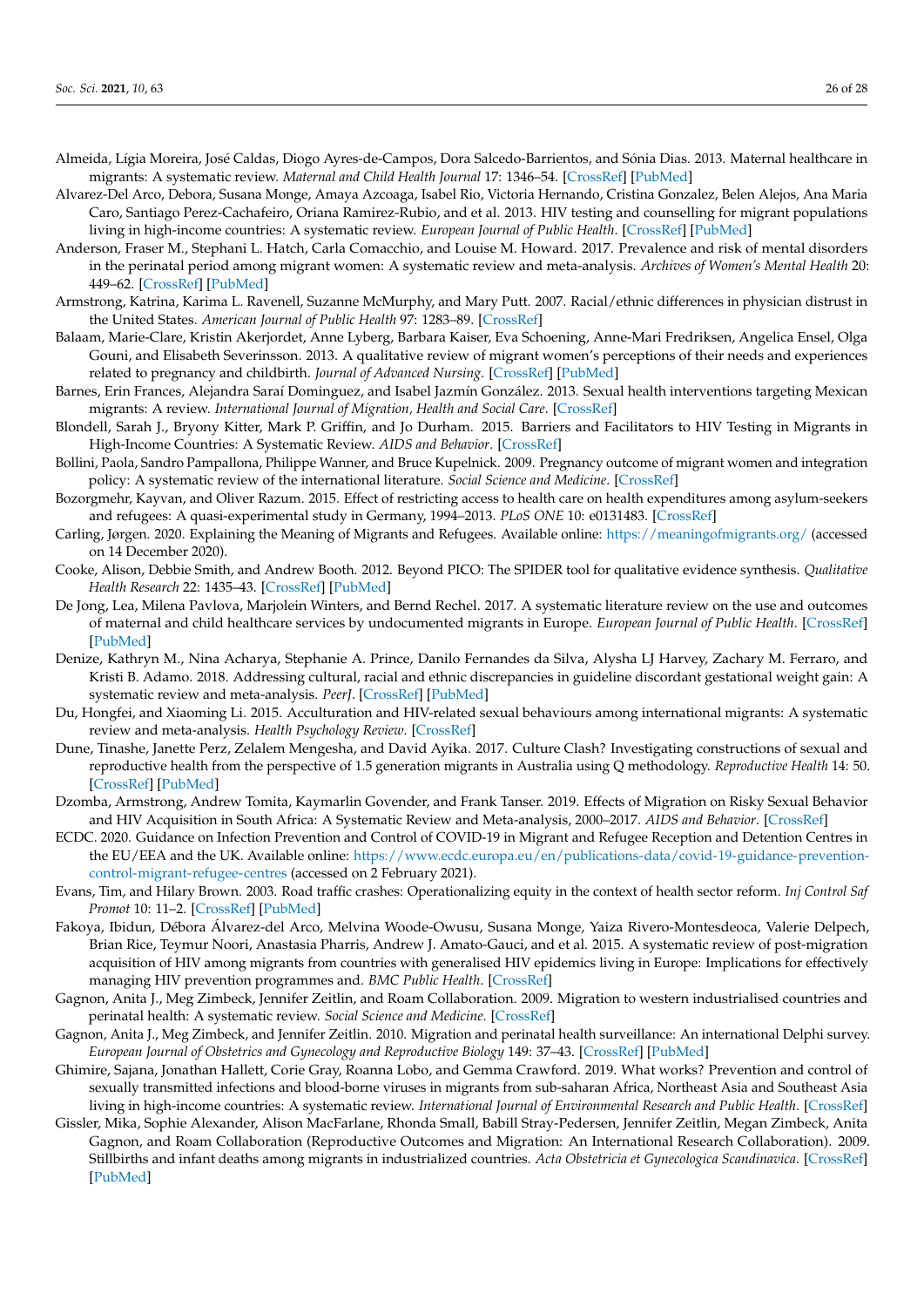- <span id="page-26-1"></span>Greenaway, Christina, Sally Hargreaves, Sapha Barkati, Christina M. Coyle, Federico Gobbi, Apostolos Veizis, and Paul Douglas. 2020. COVID-19: Exposing and addressing health disparities among ethnic minorities and migrants. *Journal of Travel Medicine* 1–3. [\[CrossRef\]](http://doi.org/10.1093/jtm/taaa113)
- <span id="page-26-11"></span>Heaman, Maureen, Hamideh Bayrampour, Dawn Kingston, Béatrice Blondel, Mika Gissler, Carolyn Roth, S. Alexander, and A. Gagnon. 2013. Migrant women's utilization of prenatal care: A systematic review. *Maternal and Child Health Journal*. [\[CrossRef\]](http://doi.org/10.1007/s10995-012-1058-z) [\[PubMed\]](http://www.ncbi.nlm.nih.gov/pubmed/22714797)
- <span id="page-26-14"></span>Higginbottom, Gina M. A., Myfanwy Morgan, Mirande Alexandre, Yvonne Chiu, Joan Forgeron, Deb Kocay, and Rubina Barolia. 2015. Immigrant women's experiences of maternity-care services in Canada: A systematic review using a narrative synthesis. *Systematic Reviews*. [\[CrossRef\]](http://doi.org/10.1186/2046-4053-4-13) [\[PubMed\]](http://www.ncbi.nlm.nih.gov/pubmed/26187687)
- <span id="page-26-22"></span>Hu, Yang. 2020. Intersecting ethnic and native–migrant inequalities in the economic impact of the COVID-19 pandemic in the UK. *Research in Social Stratification and Mobility* 68: 100528. [\[CrossRef\]](http://doi.org/10.1016/j.rssm.2020.100528) [\[PubMed\]](http://www.ncbi.nlm.nih.gov/pubmed/32834346)
- <span id="page-26-6"></span>Ioannidis, John P. A. 2009. Integration of evidence from multiple meta-analyses: A primer on umbrella reviews, treatment networks and multiple treatments meta-analyses. *CMAJ* 181: 488–93. [\[CrossRef\]](http://doi.org/10.1503/cmaj.081086) [\[PubMed\]](http://www.ncbi.nlm.nih.gov/pubmed/19654195)
- <span id="page-26-7"></span>Ioannidis, John. 2017. Next-generation systematic reviews: Prospective meta-analysis, individual-level data, networks and umbrella reviews. *British Journal of Sports Medicine*, 1456–58. [\[CrossRef\]](http://doi.org/10.1136/bjsports-2017-097621)
- <span id="page-26-8"></span>IOM. 2019. *Glossary on Migration N*◦ *34*. Available online: <www.iom.int> (accessed on 14 December 2020).
- <span id="page-26-21"></span>Ivanova, Olena, Masna Rai, and Elizabeth Kemigisha. 2018. A systematic review of sexual and reproductive health knowledge, experiences and access to services among refugee, migrant and displaced girls and young women in Africa. *International Journal of Environmental Research and Public Health*. [\[CrossRef\]](http://doi.org/10.3390/ijerph15081583) [\[PubMed\]](http://www.ncbi.nlm.nih.gov/pubmed/30049940)
- <span id="page-26-10"></span>Kavanagh, Josephine, Oliver Sandy, and Theo Lorenc. 2008. Reflections on developing and using PROGRESS-Plus. *Equity Update* 2:  $1 - 3$ .
- <span id="page-26-20"></span>Kyung Kim, Sun, Seyeon Park, and Sukhee Ahn. 2017. Effectiveness of Psychosocial and Educational Prenatal and Postnatal Care Interventions for Married Immigrant Women in Korea: Systematic Review and Meta-analysis. *Asia-Pacific Journal of Public Health* 29: 351–66. [\[CrossRef\]](http://doi.org/10.1177/1010539517717364) [\[PubMed\]](http://www.ncbi.nlm.nih.gov/pubmed/28719791)
- <span id="page-26-2"></span>Ledoux, Céline, Eva Pilot, Esperanza Diaz, and Thomas Krafft. 2018. Migrants' access to healthcare services within the European Union: A content analysis of policy documents in Ireland, Portugal and Spain. *Globalization and Health* 14: 57. [\[CrossRef\]](http://doi.org/10.1186/s12992-018-0373-6) [\[PubMed\]](http://www.ncbi.nlm.nih.gov/pubmed/29903036)
- <span id="page-26-3"></span>Llácer, Alicia, María Victoria Zunzunegui, Julia Del Amo, Lucía Mazarrasa, and Francisco Bolůmar. 2007. The contribution of a gender perspective to the understanding of migrants' health. *Journal of Epidemiology and Community Health* 61: ii4–ii10. [\[CrossRef\]](http://doi.org/10.1136/jech.2007.061770) [\[PubMed\]](http://www.ncbi.nlm.nih.gov/pubmed/18000117)
- <span id="page-26-4"></span>Loganathan, Tharani, Zhie X. Chan, Allard W. de Smalen, and Nicola S. Pocock. 2020. Migrant women's access to sexual and reproductive health services in Malaysia: A qualitative study. *International Journal of Environmental Research and Public Health* 17: 1–18. [\[CrossRef\]](http://doi.org/10.3390/ijerph17155376) [\[PubMed\]](http://www.ncbi.nlm.nih.gov/pubmed/32722563)
- <span id="page-26-15"></span>Maria da Conceição, F. Santiago, and Maria Henriqueta Figueiredo. 2015. Immigrant women's perspective on prenatal and postpartum care: Systematic review. *Journal of Immigrant and Minority Health Center for Minority Public Health*. [\[CrossRef\]](http://doi.org/10.1007/s10903-013-9915-4)
- <span id="page-26-23"></span>Michael Marmot, Jessica Allen, Peter Goldblatt, Eleanor Herd, and Joana Morrison. 2020. *Build Back Fairer: The COVID-19 Marmot Review. The Pandemic, Socioeconomic and Health Inequalities in England*. London: Institute of Health Equity.
- <span id="page-26-19"></span>Mengesha, Zelalem Birhanu, Tinashe Dune, and Janette Perz. 2016. Culturally and linguistically diverse women's views and experiences of accessing sexual and reproductive health care in Australia: A systematic review. *Sexual Health* 13: 299–310. [\[CrossRef\]](http://doi.org/10.1071/SH15235) [\[PubMed\]](http://www.ncbi.nlm.nih.gov/pubmed/27209062)
- <span id="page-26-12"></span>Merry, Lisa, Rhonda Small, Béatrice Blondel, and Anita J. Gagnon. 2013. International migration and caesarean birth: A systematic review and meta-analysis. *BMC Pregnancy and Childbirth*. [\[CrossRef\]](http://doi.org/10.1186/1471-2393-13-27) [\[PubMed\]](http://www.ncbi.nlm.nih.gov/pubmed/23360183)
- <span id="page-26-5"></span>Metusela, Christine, Jane Ussher, Janette Perz, Alexandra Hawkey, Marina Morrow, Renu Narchal, Jane Estoesta, and Melissa Monteiro. 2017. "In My Culture, We Don't Know Anything About That": Sexual and Reproductive Health of Migrant and Refugee Women. *International Journal of Behavioral Medicine* 24: 836–45. [\[CrossRef\]](http://doi.org/10.1007/s12529-017-9662-3) [\[PubMed\]](http://www.ncbi.nlm.nih.gov/pubmed/28620774)
- <span id="page-26-16"></span>Michalopoulos, Lynn Murphy, Angela Aifah, and Nabila El-Bassel. 2016a. A Systematic Review of HIV Risk Behaviors and Trauma among Forced and Unforced Migrant Populations from Low and Middle-Income Countries: State of the Literature and Future Directions. *AIDS and Behavior*. [\[CrossRef\]](http://doi.org/10.1007/s10461-015-1014-1) [\[PubMed\]](http://www.ncbi.nlm.nih.gov/pubmed/25662963)
- <span id="page-26-17"></span>Michalopoulos, Lynn Murphy, Angela Aifah, and Nabila El-Bassel. 2016b. Racial/Ethnic Disparities in Antenatal Depression in the United States: A Systematic Review. *Maternal and Child Health Journal*. [\[CrossRef\]](http://doi.org/10.1007/s10995-016-1989-x)
- <span id="page-26-18"></span>Mukherjee, Soumyadeep, Mary Jo Trepka, Dudith Pierre-Victor, Raed Bahelah, and Tenesha Avent. 2016. Racial/Ethnic Disparities in Antenatal Depression in the United States: A Systematic Review. *Maternal and Child Health Journal* 20: 1780–97. [\[CrossRef\]](http://doi.org/10.1007/s10995-016-1989-x)
- <span id="page-26-13"></span>Nilaweera, Irosha, Frances Doran, and Jane Fisher. 2014. Prevalence, nature and determinants of postpartum mental health problems among women who have migrated from South Asian to high-income countries: A systematic review of the evidence. *Journal of Affective Disorders*. [\[CrossRef\]](http://doi.org/10.1016/j.jad.2014.05.021)
- <span id="page-26-0"></span>OECD. 2020. COVID-19 Crisis Puts Migration and Progress on Integration at Risk. Available online: [https://www.oecd.org/migration/](https://www.oecd.org/migration/covid-19-crisis-puts-migration-and-progress-on-integration-at-risk.htm) [covid-19-crisis-puts-migration-and-progress-on-integration-at-risk.htm](https://www.oecd.org/migration/covid-19-crisis-puts-migration-and-progress-on-integration-at-risk.htm) (accessed on 13 December 2020).
- <span id="page-26-9"></span>O'Neill, Jennifer, Hilary Tabish, Vivian Welch, Mark Petticrew, Kevin Pottie, Mike Clarke, Tim Evans, Jordi Pardo Pardo, Elizabeth Waters, Howard White, and et al. 2014. Applying an equity lens to interventions: Using PROGRESS ensures consideration of socially stratifying factors to illuminate inequities in health. *Journal of Clinical Epidemiology* 67: 56–64. [\[CrossRef\]](http://doi.org/10.1016/j.jclinepi.2013.08.005) [\[PubMed\]](http://www.ncbi.nlm.nih.gov/pubmed/24189091)